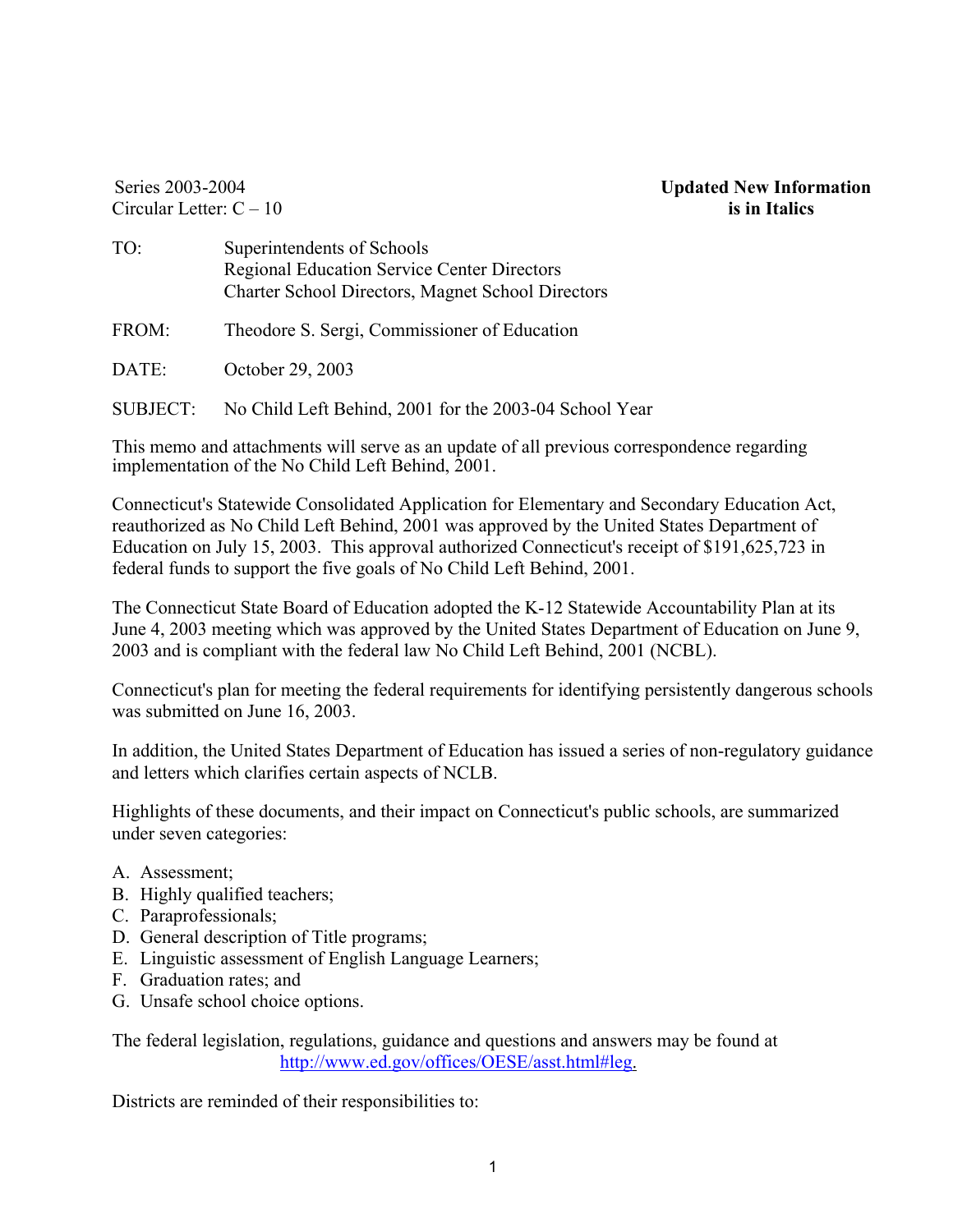- y ensure that all teachers in core academic areas are or become highly qualified by June, 2006.
- all Title I schoolwide schools and those targeted assistance schools using Title I funds to hire new teachers, can only hire highly qualified teachers' of core academic subjects.
- all paraprofessionals in Title I schools are appropriately credentialed.
- all reporting and parental notification requirements for Title I schools are met annually.
- all students are assessed in 2003-04, including English Language Learners (ELL).
- Title I Districts develop and implement Parental Involvement Plans.

Please take the time to review this material with your district/school staff. Thank you. If you have any questions, please contact Dr. Abigail L. Hughes at (860) 713-6800 or by e-mail at abigail.hughes@po.state.ct.us.

### **A. ASSESSMENT**

The new federal legislation, *No Child Left Behind, 2001* (NCLB), contains a number of requirements which directly affect the administration and reporting of Connecticut's state assessments.

**1. Annual Testing:** NCLB requires annual testing of all students in reading and mathematics in Grades 3 through 8 beginning in 2005-06. In the next 12 years, every state, school district and school has the goal of 100 percent of their students reaching proficiency in reading and mathematics.

#### **2. Adequate Yearly Progress (AYP) Criteria for 2002-03 and 2003-04:**

|           | Whole school:                                                                                                                     | 65% Proficient in Mathematics<br>57% Proficient in Reading         |
|-----------|-----------------------------------------------------------------------------------------------------------------------------------|--------------------------------------------------------------------|
| ٠         | Each Subgroup with at least 40 students:<br>White                                                                                 | 65% Proficient in Mathematics<br>57% Proficient in Reading         |
|           | <b>Black</b>                                                                                                                      |                                                                    |
|           | Hispanic                                                                                                                          |                                                                    |
|           | <b>Students with Disabilities</b>                                                                                                 |                                                                    |
|           | English Language Learners                                                                                                         |                                                                    |
|           | <b>Economically Disadvantaged</b>                                                                                                 |                                                                    |
| $\bullet$ | <b>Additional Academic Indicator</b>                                                                                              |                                                                    |
|           | Whole school:                                                                                                                     | 70% basic or above in writing or improvement<br>from previous year |
| $\bullet$ | Participation in Standard Test,<br>Out of Level or CMT/CAPT<br>checklists in a school or<br>subgroup with at least 40<br>students | 95% of enrolled students                                           |
|           |                                                                                                                                   |                                                                    |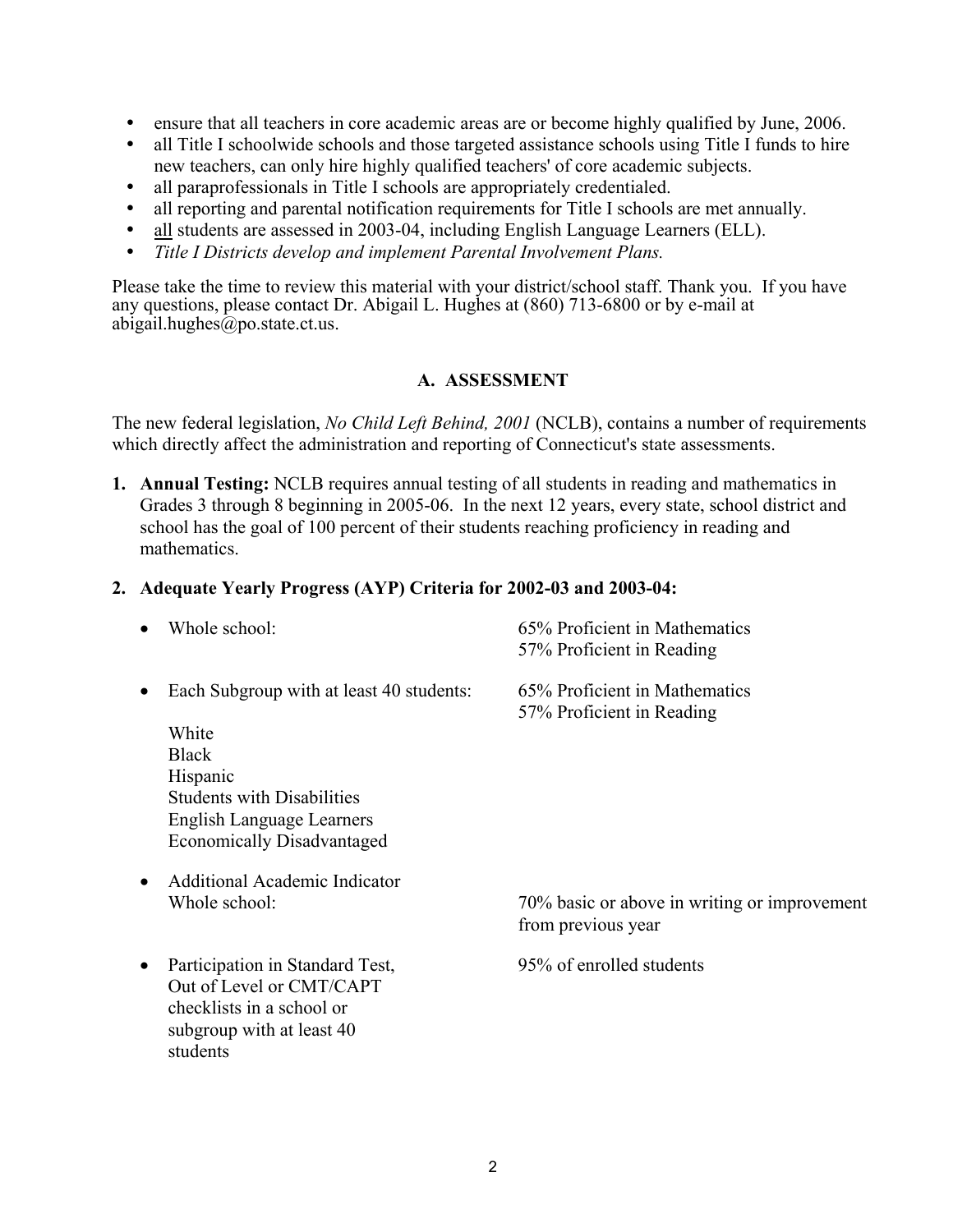- In addition, a confidence interval is applied to the test results, which accounts for the inherent measurement inaccuracies of any test and the judgment errors which can occur due to the fluctuation of the test takers from one year to the next. The resulting confidence interval is established at the 99 percent confidence level. Therefore, the final percent proficient used for AYP analysis was based on applying the confidence interval, (which varies across schools depending on the number of students in tested grades), to the actual percent of students proficient in mathematics and reading, thus producing an adjusted rate.
- 2002 CMT results were attributed to the school of instruction during 2001-02. Students were removed from the analysis who had not attended the full 2001-02 school year. Participation rate was calculated based on data obtained from each students' test document. The number of students who took all sections of the standard CMT, Out of Level, or CMT/CAPT Skills Check List were divided by the number of all eligible test takers.

If a school does not make Adequate Yearly Progress for 2 consecutive years, it will be identified as a school "in need of improvement" by **August 1, 2004**. For those identified schools which receive Title I money, parents of the students in these schools will need to be offered the option of sending their children to a school within the district for the 2004-05 school year, which has made AYP. All schools identified as "in need of improvement" regardless of Title I funding will be required to develop, within 90 days, a school improvement plan, submitted to this Department.

Although all schools will be subject to the AYP analysis and identification, only those identified schools and districts receiving Title I funds will be subject to a specific set of consequences.

- **3. Achievement:** the achievement results and participation rates will be calculated for the following groups in each school and district:
	- All students in the school or district
	- Economically disadvantaged students
	- Students with disabilities
	- English Language Learners (ELL)
	- White, Black and Hispanic students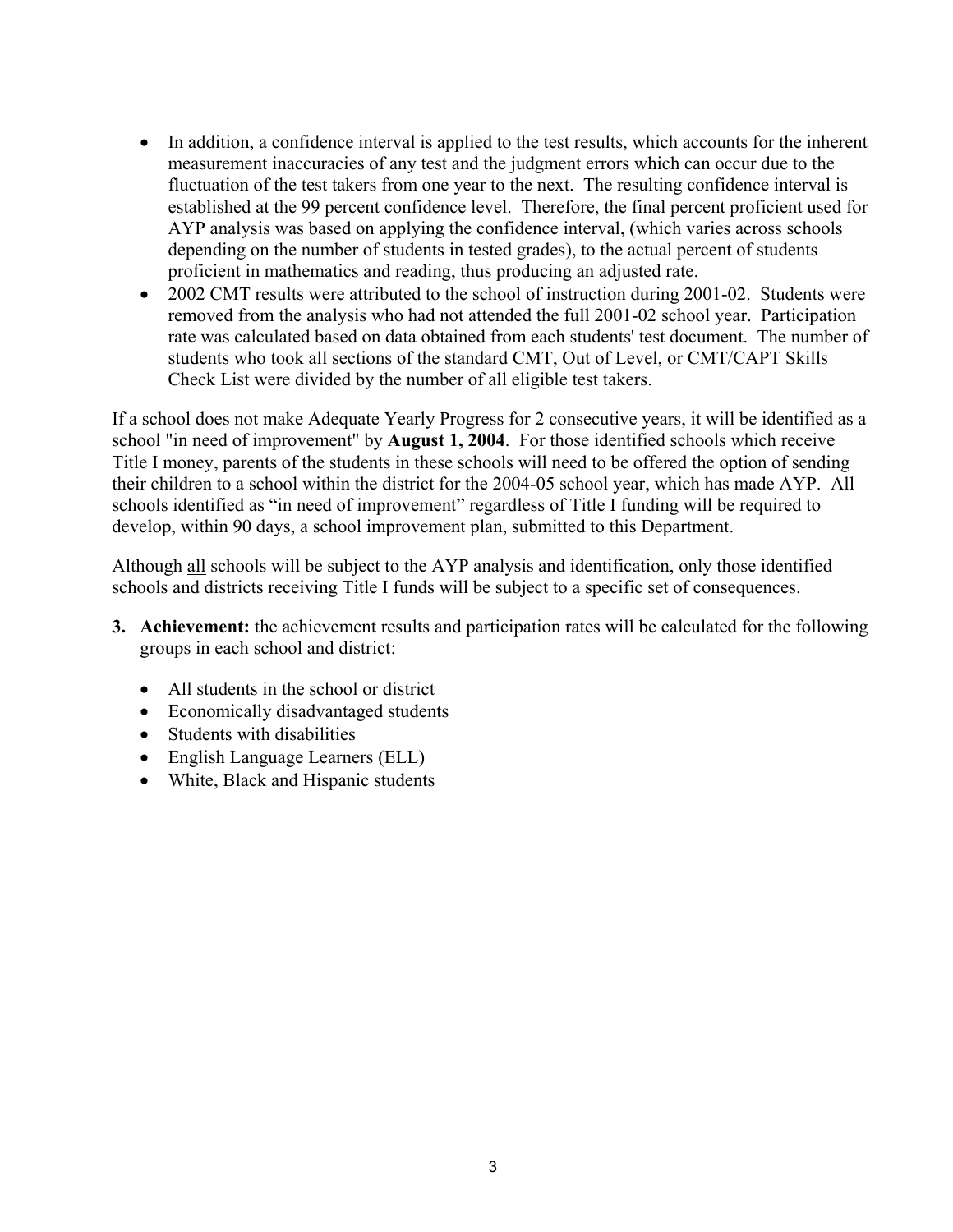| <b>Starting Points</b> |                              |                                   |  |  |  |
|------------------------|------------------------------|-----------------------------------|--|--|--|
|                        | <b>CMT Elementary/Middle</b> | <b>CAPT</b><br><b>High School</b> |  |  |  |
| <b>Mathematics</b>     | 65% Proficient               | 59% Proficient                    |  |  |  |
| Reading                | 57% Proficient               | 62% Proficient                    |  |  |  |

|                | <b>CMT</b> |           |       | <b>CAPT</b> |       |           |       |             |  |
|----------------|------------|-----------|-------|-------------|-------|-----------|-------|-------------|--|
|                |            | Reading   |       | Mathematics |       | Reading   |       | Mathematics |  |
|                |            | Suggested |       | Suggested   |       | Suggested |       | Suggested   |  |
|                | AYP        | Annual    | AYP   | Annual      | AYP   | Annual    | AYP   | Annual      |  |
|                | Level      | Targets   | Level | Targets     | Level | Targets   | Level | Targets     |  |
| 2002-03        |            | 57%       | 65%   | 65%         | 62%   | 62%       | 59%   | 59%         |  |
| 57%<br>2003-04 |            | 60%       |       | 67%         |       | 65%       |       | 62%         |  |
| 2004-05        |            | 68%       |       | 74%         |       | 72%       |       | 69%         |  |
| 2005-06        | 68%        | 71%       | 74%   | 77%         | 72%   | 75%       | 69%   | 73%         |  |
| 2006-07        |            | 75%       |       | 80%         |       | 78%       |       | 76%         |  |
| 2007-08        |            | 79%       |       | 82%         |       | 81%       |       | 80%         |  |
| 2008-09        | 79%        | 82%       | 82%   | 85%         | 81%   | 84%       | 80%   | 83%         |  |
| 2009-10        |            | 85%       |       | 89%         |       | 88%       |       | 87%         |  |
| 2010-11        |            | 89%       |       | 91%         |       | 91%       |       | 90%         |  |
| 2011-12        | 89%        | 94%       | 91%   | 96%         | 91%   | 96%       | 90%   | 95%         |  |
| 2012-13        |            | 98%       |       | 99%         |       | 99%       |       | 98%         |  |
| 2013-14        | 100%       | 100%      | 100%  | 100%        | 100%  | 100%      | 100%  | 100%        |  |

Based on the 2001-02 CMT data, the federal baseline is established by the performance of the school where the 20th percentile student is enrolled (65 percent proficient in mathematics and 57 percent proficient in reading). Therefore, each district, school and student subgroup that does not have 65 percent of their students Proficient in mathematics and 57 percent of their students Proficient in reading on the CMT would fall below the established baseline. For CAPT, the target level of performance for mathematics is 59 percent proficient and reading is 62 percent of students at or above the Proficient level. Over time, schools will be required to have an increasing percentage of students in each of the above-mentioned groups (when the groups are of reasonable size) scoring at the Proficient level or higher on the state assessments to meet AYP. By federal law, these percentages must be calculated differently from the traditional way in which CMT and CAPT results have been calculated. **Therefore, the results published in state and district reports will be different than the results published to meet the NCLB accountability requirements.** The differences in the calculation and reporting procedures are summarized in Attachment A-1.

**4. Participation:** The participation rate requirement is that no less than 95 percent of all students (in each of the above-mentioned groups) take part in the CMT and CAPT or the alternate state assessments: the CMT/CAPT Skills Checklist and Out-of-Level (OOL) tests. That means that 95 percent of all students in a school must participate in the testing program. This particularly has implications for assuring the attendance of students during the testing window and providing make-up tests for those students absent from the district's scheduled tests. If a school or district fails to meet the 95 percent student participation standard, it will be identified as not making AYP.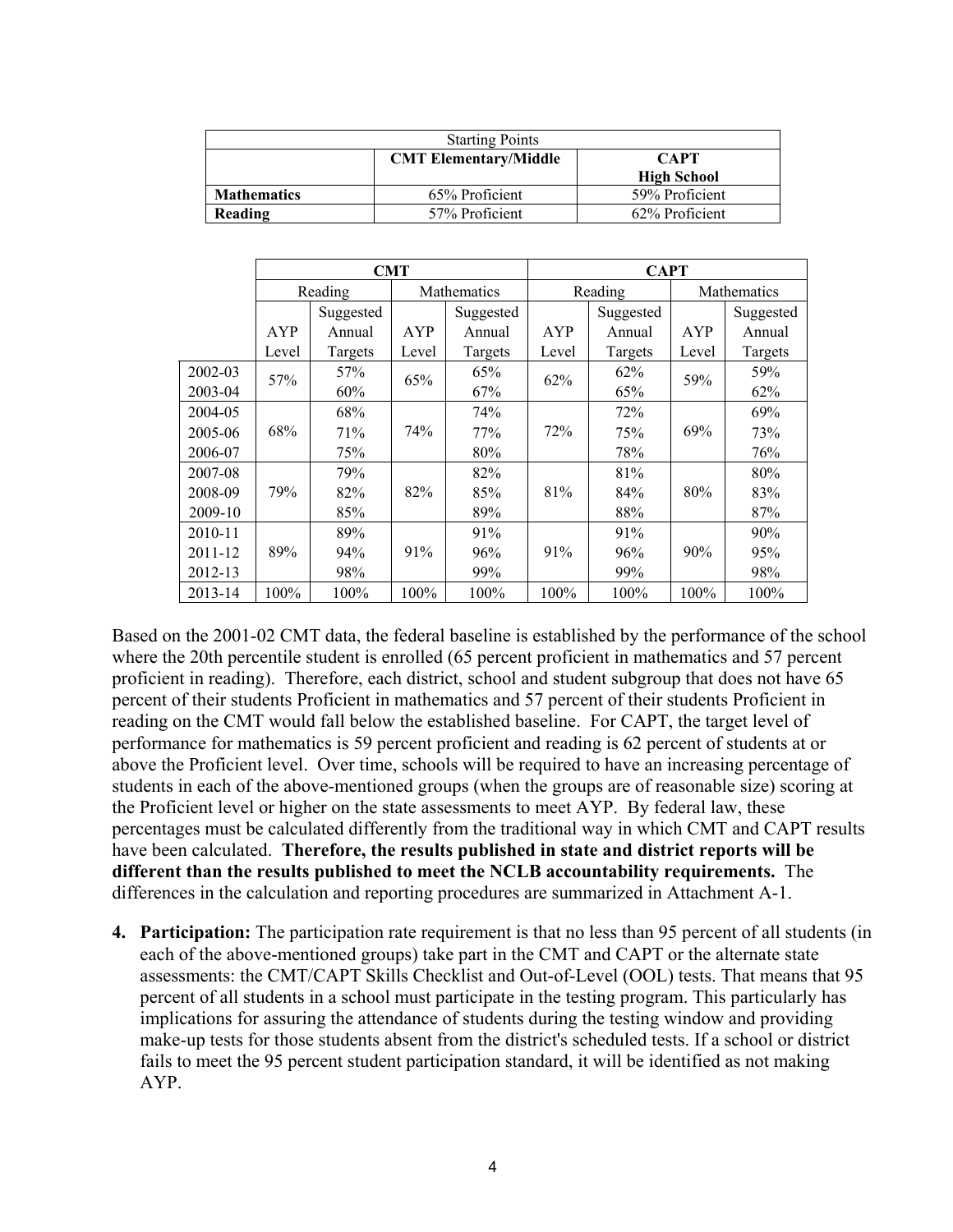This new participation requirement does not replace Connecticut's established target goals and expectations for the participation of special education students on the standard grade level version of the CMT and CAPT. These target goals and expectations remain as follows:

- At least 80 percent of all special education students will participate in each subtest of the standard grade level version of the CMT/CAPT.
- No more than 15 percent of the special education students will participate in Out of Level (OOL) testing.
- No more than 5 percent of the special education students will participate in the CMT/CAPT Skills Checklist.

A proficient standard has been established for the CMT and CAPT Skills Checklist and students achieving that standard will be included as proficient in the AYP analysis. The United States Department of Education sent guidance that for the 2001-02 year only, students who achieve at the proficient level on OLL tests will be included as proficient in the AYP analysis.

**5. Reporting:** The CMT and CAPT data attributed to the 2001-02 school year will be used as the baseline data for setting the starting point for achievement expectations. In the fall of 2002, you received school and district NCLB Federal Reports (as an appendix to your district and school Strategic School Profile) which showed, for NCLB accountability purposes, the performance and participation rate of your school district's students in mathematics and reading on the 2001 CMT and the 2002 CAPT. Please see Attachment A-3 for an example of this report. There are several differences from the standard CMT and CAPT reports. Of note are the terms used to describe the performance of students according to the achievement levels. On the School and District NCLB Federal Reports, the percentages of students scoring at Basic and above, at Proficient and above, and at Advanced are reported.

On all other state reports for CMT and CAPT, the percentages of students scoring in each of the five levels will be reported: Below Basic, Basic, Proficient, State Goal, and Advanced. Because of the many other differences described in Attachment A-1, the percentages of students across these two types of reports will not be the same.

**6. Future Implications of NCLB on CMT and CAPT Administration:** A new generation of CMT (CMT -4) will be administered to students beginning in school year 2005-06. This new generation of the CMT coincides with the implementation of NCLB that expands the test to include students in grades 3 through 8, and moves the administration of the CMT to the first two weeks in April. There will be no CMT in the fall of 2005; but April 2006 would be the first spring administration of the CMT. The CAPT administration will move to April beginning in 2003-04. The new generation of CAPT (CAPT -3) will be administered to students in April 2007.

For the CMT, students in grades 3 through 8 will be tested in the areas of mathematics, reading, and writing starting in 2005-06, which begins a new generation of CMT (CMT -4) which will be very similar to the present generation in format, time and content. Science will be added in grade 5 and grade 8 beginning in school year 2007-08. The new generation of CAPT (CAPT -3) will begin in the 2006-07 school year and will be very similar to the present assessment except in Science.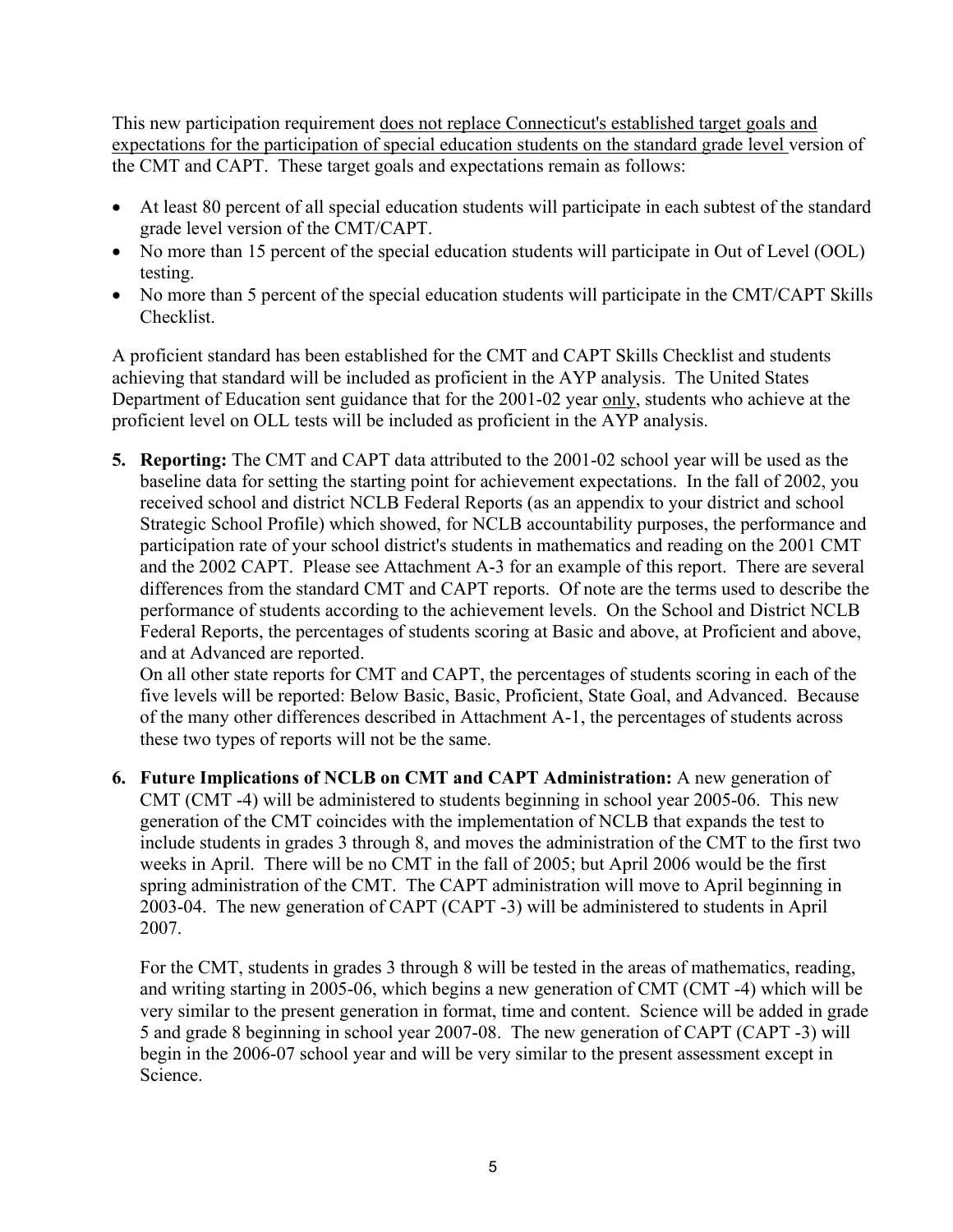In order to prepare test forms for the CMT -4 piloting of grade 3-8 students will take place in the **spring of 2004**. As in the past, we will need all students to be involved in the piloting, but only on one or two sessions, not the full CMT. Below is a chart with a tentative schedule of CMT Generation 3 and 4 census and pilot testing for school years 2002-03 through 2007-08.

| <b>School</b> | <b>Fall (September/October)</b> |                                                                     | <b>Spring (April)</b>   |                         |
|---------------|---------------------------------|---------------------------------------------------------------------|-------------------------|-------------------------|
| Year          | <b>Census</b>                   | <b>Pilot</b>                                                        | <b>Census</b>           | <b>Pilot</b>            |
| 2003-04       | CMT3,<br>Grades 4, 6 and 8      | CMT 3, Grades $4, 6$ ,<br>and 8 (only some<br>districts will pilot) | None                    | CMT4, Grades<br>$3 - 8$ |
| 2004-05       | CMT3, Grades 4,6,<br>and 8      | None                                                                | None                    | CMT4, Grades<br>$3 - 8$ |
| 2005-06       | None                            | None                                                                | CMT4, Grades<br>$3 - 8$ | CMT4, Grades<br>$3 - 8$ |
| 2006-07       | None                            | None                                                                | CMT4, Grades<br>$3 - 8$ | CMT4, Grades<br>$3 - 8$ |
| 2007-08       | None                            | None                                                                | CMT4, Grades<br>$3 - 8$ | CMT4, Grades<br>$3 - 8$ |

Attachment A-2 provides a copy of a draft calendar for the administration of the CAPT for the years 2003-04 through 2007-08 and for the CMT years 2004-05 through 2007-08. The testing window will be approximately two weeks in length with the Science Performance Task occurring the month before regular testing. A list of religious and state holidays that occur during the testing window has been included to assist you with scheduling dates within your district. Fixed sessions must be given on the dates indicated, but all other testing may be scheduled at any time during the two - week testing window.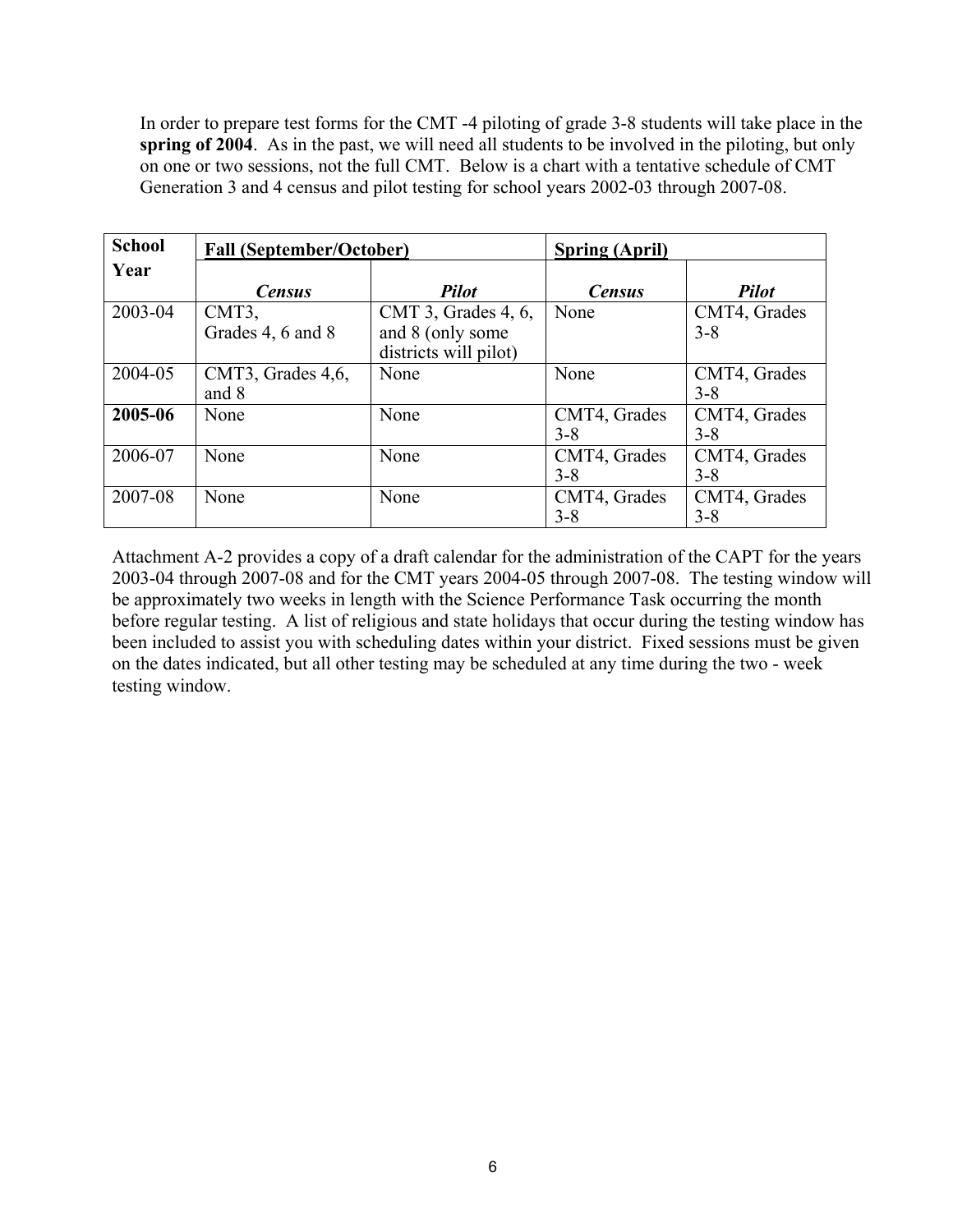# **ATTACHMENT A-1 CMT AND NCLB COMPARISON OF METHODS OF REPORTING RESULTS**

| <b>CMT</b> and <b>NCLB</b>                                                                                   |                                                                      |                                                                                                                                                                                           |  |  |  |  |
|--------------------------------------------------------------------------------------------------------------|----------------------------------------------------------------------|-------------------------------------------------------------------------------------------------------------------------------------------------------------------------------------------|--|--|--|--|
|                                                                                                              | <b>Comparison of Methods of Reporting Results</b>                    |                                                                                                                                                                                           |  |  |  |  |
| <b>Topic</b>                                                                                                 | <b>CMT</b>                                                           | <b>NCLB</b>                                                                                                                                                                               |  |  |  |  |
| 1. In what school are students reported?                                                                     | The school attended at the time of<br>testing.                       | The school attended the prior year. Schools<br>serving students below Grade 3 develop<br>own assessment method for math and<br>reading.                                                   |  |  |  |  |
| Are students who are in a school for<br>less than a year included when<br>reporting results for that school? | Yes                                                                  | N <sub>0</sub>                                                                                                                                                                            |  |  |  |  |
| 3. Are grades reported separately?                                                                           | Yes                                                                  | N <sub>0</sub>                                                                                                                                                                            |  |  |  |  |
| What is the key reporting unit?<br>4.                                                                        | Percent at or above Goal (Level 4,<br>including Advanced)            | Percent at or above Proficient (Levels III<br>and $IV$ )                                                                                                                                  |  |  |  |  |
| What size group is reported?<br>5.                                                                           | Groups of 10 or more are reported.                                   | Scores will be reported whenever the group<br>result would not reveal an individual<br>student's performance. Only groups of 20<br>will be included in determining school<br>performance. |  |  |  |  |
| What levels are reported?<br>6.                                                                              | Advanced<br>Goal<br>Proficient<br><b>Basic</b><br><b>Below</b> basic | Advanced<br>Proficient<br><b>Basic</b>                                                                                                                                                    |  |  |  |  |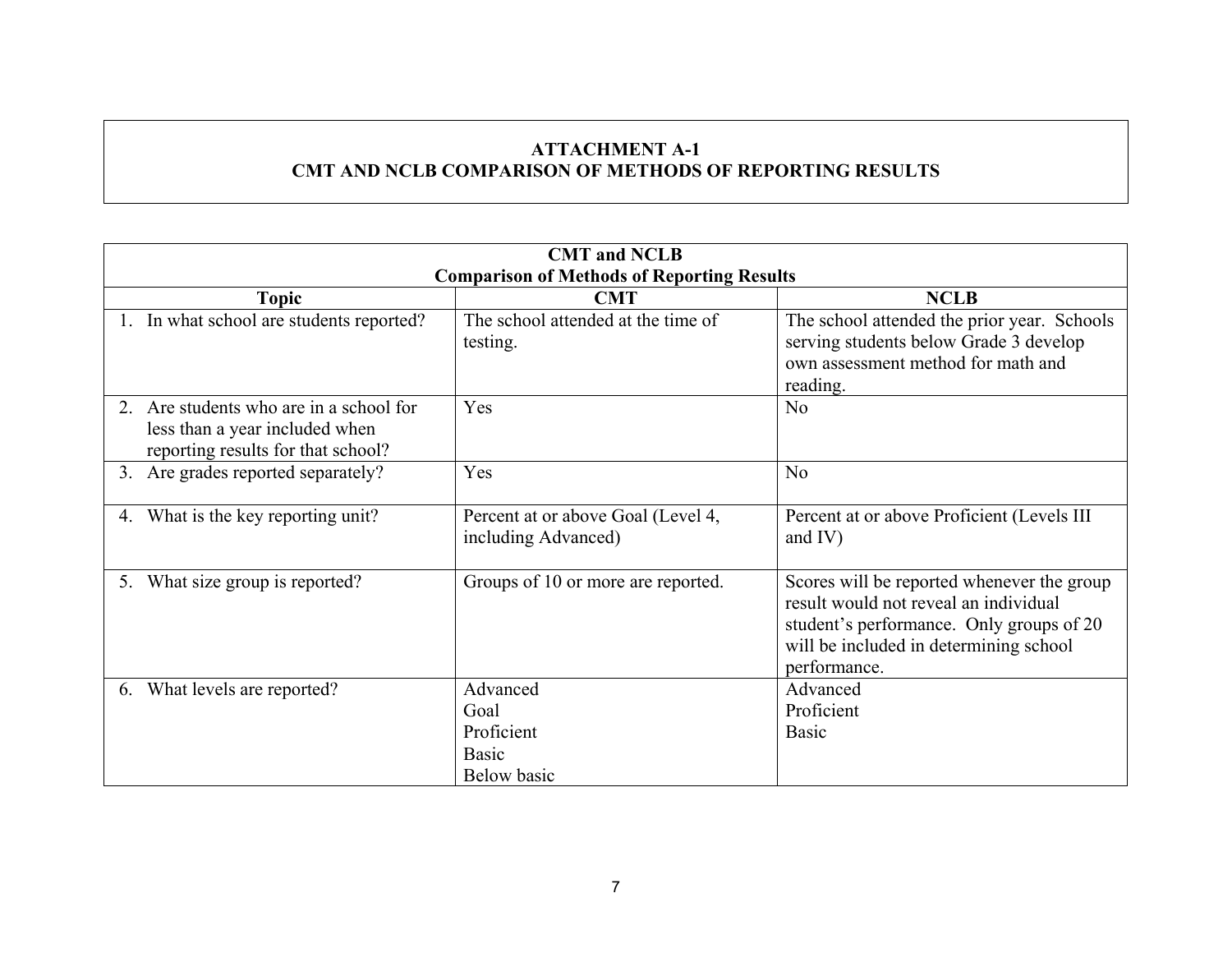| <b>Topic</b>                             | <b>CMT</b>                                                                     | <b>NCLB</b>                                                                             |
|------------------------------------------|--------------------------------------------------------------------------------|-----------------------------------------------------------------------------------------|
| 7. What denominator is used in           | The denominator is the number of valid                                         | The denominator for performance levels is                                               |
| calculating performance?                 | test scores. It does not include students                                      | all students, except students who were                                                  |
|                                          | who take OOL tests or the Skills                                               | absent and did not take a make-up test.                                                 |
|                                          | Checklist, or students who are absent,                                         |                                                                                         |
|                                          | exempt, use special modifications, leave                                       |                                                                                         |
|                                          | a test blank, or whose Direct                                                  |                                                                                         |
|                                          | Assessment of Writing tests are unable                                         |                                                                                         |
|                                          | to be scored.                                                                  |                                                                                         |
| 8. How are performance levels determined | Students taking the standard CMT will                                          | Students taking the standard CMT will be                                                |
| for students based on the test taken?    | be placed in a level based on the score                                        | placed in a level based on the score earned.                                            |
|                                          | earned. Those taking OOL and Skills                                            | Those taking OOL, use special                                                           |
|                                          | Checklist are not put into levels with                                         | modifications, leave the test blank, or are                                             |
|                                          | students taking the grade level test.<br>OOL students are given OOL individual | unable to be scored will be placed in below<br>basic. Students judged proficient on the |
|                                          | reports with level information. Students                                       | skills checklist will be counted as proficient.                                         |
|                                          | who are absent, exempt, use special                                            |                                                                                         |
|                                          | modifications, leave a test blank, or                                          |                                                                                         |
|                                          | whose Direct Assessment of Writing                                             |                                                                                         |
|                                          | tests are unable to be scored are not put                                      |                                                                                         |
|                                          | into levels.                                                                   |                                                                                         |
| 9. Are scale scores reported?            | Scale scores are reported for those                                            | N <sub>0</sub>                                                                          |
|                                          | students taking the standard CMT. Scale                                        |                                                                                         |
|                                          | scores are not reported for those taking                                       |                                                                                         |
|                                          | the Skills Checklist or for those students                                     |                                                                                         |
|                                          | who are absent, exempt, use special                                            |                                                                                         |
|                                          | modifications, or leave a test blank, or                                       |                                                                                         |
|                                          | whose Direct Assessment of Writing                                             |                                                                                         |
|                                          | tests are unable to be scored. OOL                                             |                                                                                         |
|                                          | students have scale scores reported on                                         |                                                                                         |
|                                          | OOL reports but not on grade level                                             |                                                                                         |
|                                          | reports.                                                                       |                                                                                         |
| <b>Topic</b>                             | <b>CMT</b>                                                                     | <b>NCLB</b>                                                                             |
| 10. Is non-scorable a reported category? | Non-scorable is reported for the Direct                                        | Non-scorable students are automatically put                                             |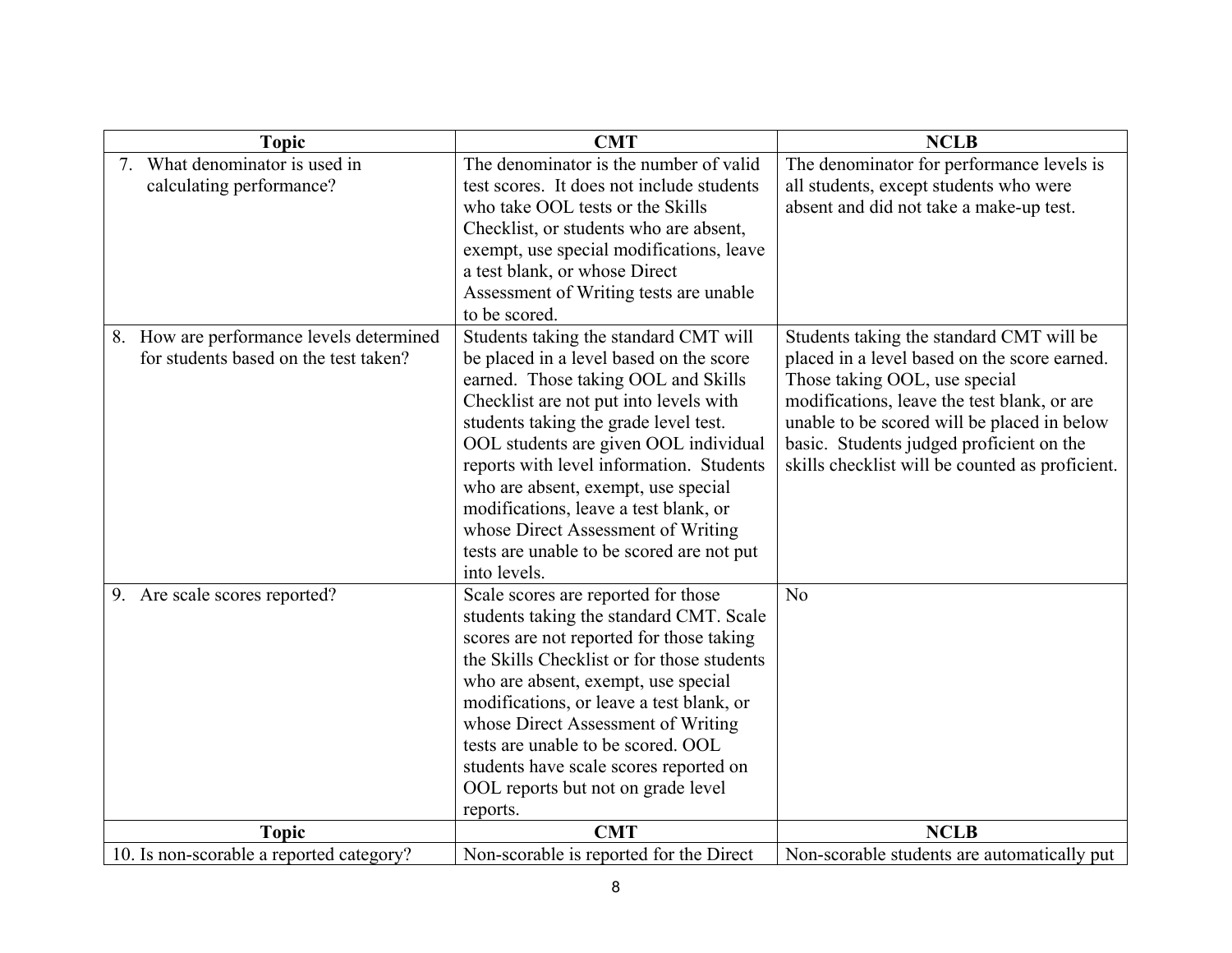|                                                                                   | Assessment of Writing test only, as<br>applicable. In that case, a student does<br>not receive total Writing scale score.                                                                                                                                                                                       | in the below basic level for Writing.                                                                                                                                                              |
|-----------------------------------------------------------------------------------|-----------------------------------------------------------------------------------------------------------------------------------------------------------------------------------------------------------------------------------------------------------------------------------------------------------------|----------------------------------------------------------------------------------------------------------------------------------------------------------------------------------------------------|
| 11. How are "Void" students handled?                                              | Students are no longer reported as<br>Voids. When a student becomes ill or<br>cheats on any subtest (these are the only<br>two situations when a Void was<br>previously given), students must be<br>administered a breach form of the test.<br>That student is given the score earned<br>on that breach form.   | Voids are not reported. When a student<br>becomes ill or cheats on any subtest, they<br>must be given a breach form of the test.<br>That student is given the score earned on<br>that breach form. |
| 12. How are Limited English Proficient<br>(LEP) students reported?                | LEP students are reported as a group.                                                                                                                                                                                                                                                                           | LEP students are reported as a group.                                                                                                                                                              |
| 13. How are special education students who<br>take Out of Level tests reported?   | These students are reported as taking<br>OOL tests on the standard rosters and<br>are not reported with scale scores on<br>levels. On the OOL roster, they are<br>reported with scores and levels. OOL<br>students are not included in the<br>denominator when calculating<br>performance on the standard test. | Students taking OOL tests are automatically<br>reported in the below basic level.                                                                                                                  |
| 14. How are special education students who<br>take the Skills Checklist reported? | These students are reported as taking the<br>Skills Checklist on the standard rosters<br>and are not reported with scale scores or<br>levels. Skills Checklist students are not<br>included in denominators when<br>calculating performance on the standard<br>test.                                            | Students judged proficient on the Skills<br>Checklist (limited to 1% of all students) are<br>reported as proficient.                                                                               |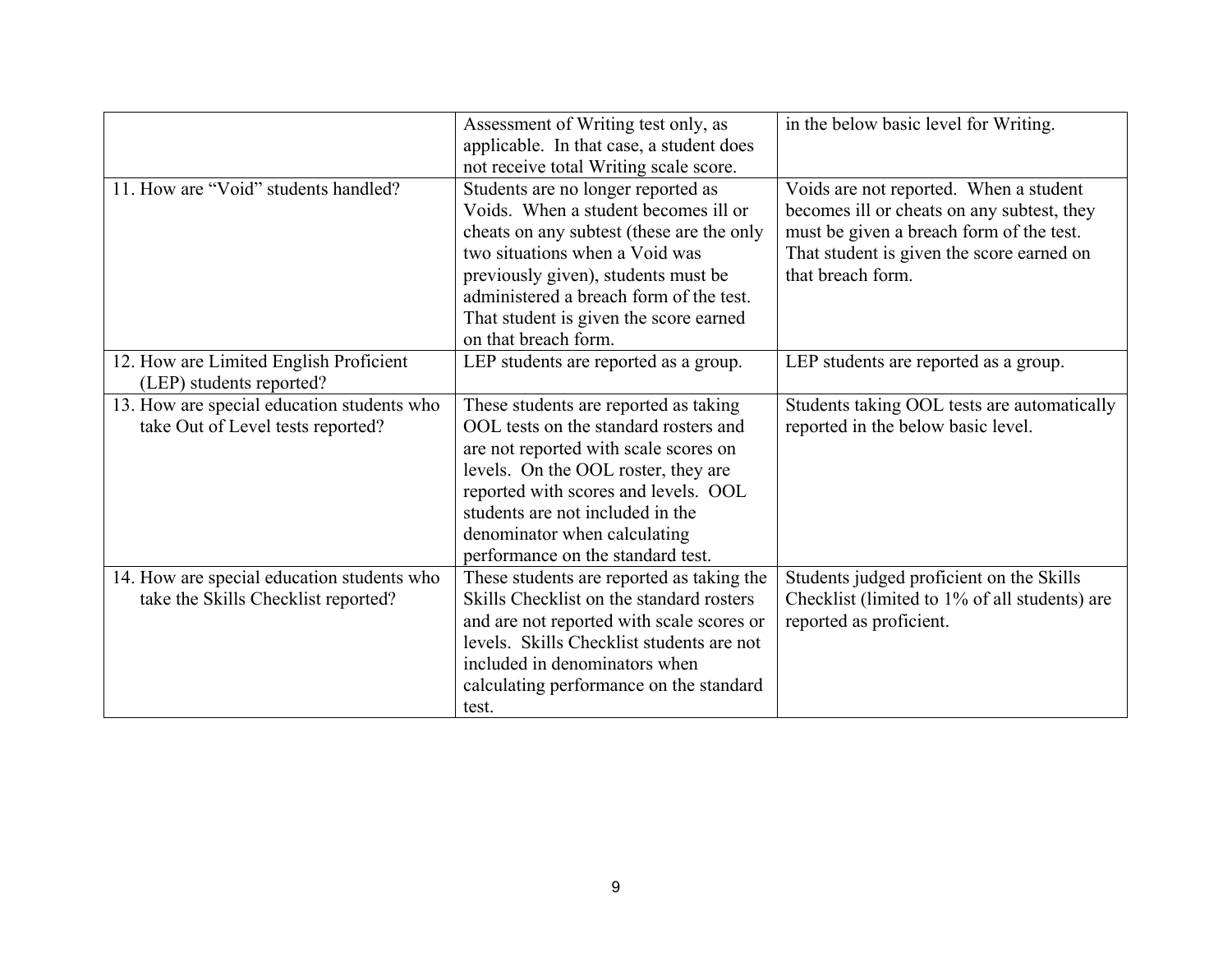| Topic                                                                                  | <b>CMT</b>                                                                                                                                                                                                                                                                                                                                                                                                    | <b>NCLB</b>                                                                                                                                                                                                                                                                                                                                                                     |
|----------------------------------------------------------------------------------------|---------------------------------------------------------------------------------------------------------------------------------------------------------------------------------------------------------------------------------------------------------------------------------------------------------------------------------------------------------------------------------------------------------------|---------------------------------------------------------------------------------------------------------------------------------------------------------------------------------------------------------------------------------------------------------------------------------------------------------------------------------------------------------------------------------|
| 15. How are students reported who are<br>present but leave a test blank?               | These students are not given scores and<br>are reported as leaving a test blank.<br>These students are not included in<br>denominators when calculating<br>performance on the standard test.                                                                                                                                                                                                                  | These students are not given scores. These<br>students are included in the denominator for<br>participation and performance levels.                                                                                                                                                                                                                                             |
| 16. How are students who are absent from<br>the test reported?                         | These students are not given sores and<br>are reported as absent. These students<br>are not included in denominators when<br>calculating performance on the standard<br>test.                                                                                                                                                                                                                                 | These students are reported as absent and<br>are not given scores. These students are<br>included in the denominator for<br>participation but NOT for performance<br>levels.                                                                                                                                                                                                    |
| 17. How are LEP students who are exempt<br>reported?                                   | These students are not given scores and<br>are reported as exempt. These students<br>are not included in denominators when<br>calculating performance on the standard<br>test.                                                                                                                                                                                                                                | LEP students are no longer exempt from the<br>state tests.                                                                                                                                                                                                                                                                                                                      |
| 18. What students are considered<br>participants and how is participation<br>reported? | Participation rates are calculated using<br>total enrollment as the denominator.<br>The percent of total enrollment in each<br>category is provided: standard, OOL,<br>Skills Checklist, exempt, absent, and No<br>Valid Score (includes students who<br>leave a test blank, students who use<br>special modifications, and students<br>whose Direct Assessment of Writing<br>tests are unable to be scored.) | One participation rate is calculated.<br>Students who take standard, OOL, Skills<br>Checklist, and students who use special<br>modifications, who leave a test blank, or<br>whose Direct Assessment of Writing tests<br>are unable to be scored are included as<br>participants. Absent students are not<br>included as participants. The denominator<br>includes all students. |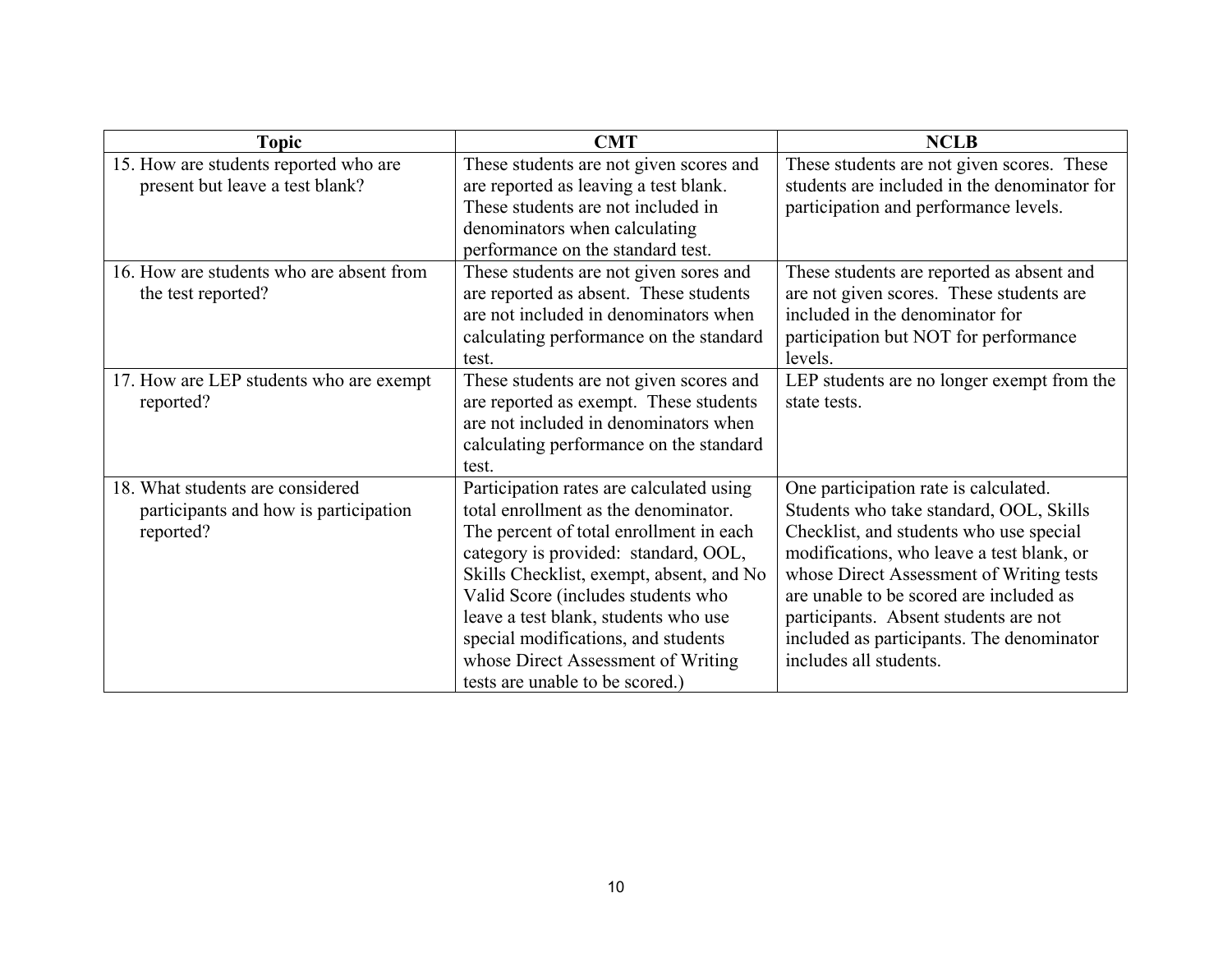#### **ATTACHMENT A-2 CALENDAR OF TEST ADMINISTRATION PENDING STATE LEGISLATION**

| <b>CAPT Calendar 2004-08</b>         |                            |                            |                            |                        |                        |  |
|--------------------------------------|----------------------------|----------------------------|----------------------------|------------------------|------------------------|--|
|                                      | Spring 2004                | Spring 2005                | Spring 2006                | Spring 2007            | Spring 2008            |  |
| Science<br>Performance Task          | February 23<br>to March 26 | February 28<br>to March 31 | February 27<br>to March 31 |                        |                        |  |
| <b>CAPT</b><br><b>Administration</b> | March 29 to<br>April 16    | April 1 to<br>April 15     | April 3 to<br>April 13     | April 2 to<br>April 13 | April 1 to<br>April 11 |  |
| Interdisciplinary<br>Writing 1       | March 30                   | April 5                    | April 4                    | April 5                | April 1                |  |
| Response to<br>Literature            | April 1                    | April 6                    | April 5                    | April 10               | April 2                |  |
| Interdisciplinary<br>Writing 2       | April 2                    | April 7                    | April 6                    | April 11               | April 3                |  |

| <b>CMT Calendar 2004-08</b>        |                                  |                               |                        |                        |                            |  |
|------------------------------------|----------------------------------|-------------------------------|------------------------|------------------------|----------------------------|--|
|                                    | <b>Fall 2003</b>                 | <b>Fall 2004</b>              | Spring 2006            | Spring 2007            | Spring 2008                |  |
| CMT<br>Administration              | <b>September</b><br>17-October 3 | September 15<br>$-$ October 1 | April 3 to<br>April 13 | April 2 to<br>April 13 | April 1 to<br>April 11     |  |
| Direct<br>Assessment<br>of Writing | September 18                     | September 21                  | April 4                | April 5                | April 1                    |  |
| Science<br>Performance Task        | NA.                              | <b>NA</b>                     | <b>NA</b>              | <b>NA</b>              | February 25<br>to March 28 |  |

# **HOLIDAYS OCCURRING DURING THE TESTING WINDOW**

|               | 2004               | 2005      | <u>2006</u> | 2007      | 2008 |
|---------------|--------------------|-----------|-------------|-----------|------|
| Passover      | April 6-7          | <b>NA</b> | April 13-17 | April 3-4 | NA   |
| Good Friday   | April 9            | <b>NA</b> | April 14    | April 6   | NA   |
| Rosh Hashanah | Sept. 16-17        | NA        | <b>NA</b>   | NA        | NA   |
| Yom Kippur    | Sept. 25           | <b>NA</b> | NA          | NA        | NA   |
| Sukkot        | Sept. 30-<br>Oct.1 | NA        | NA          | NA        | NA   |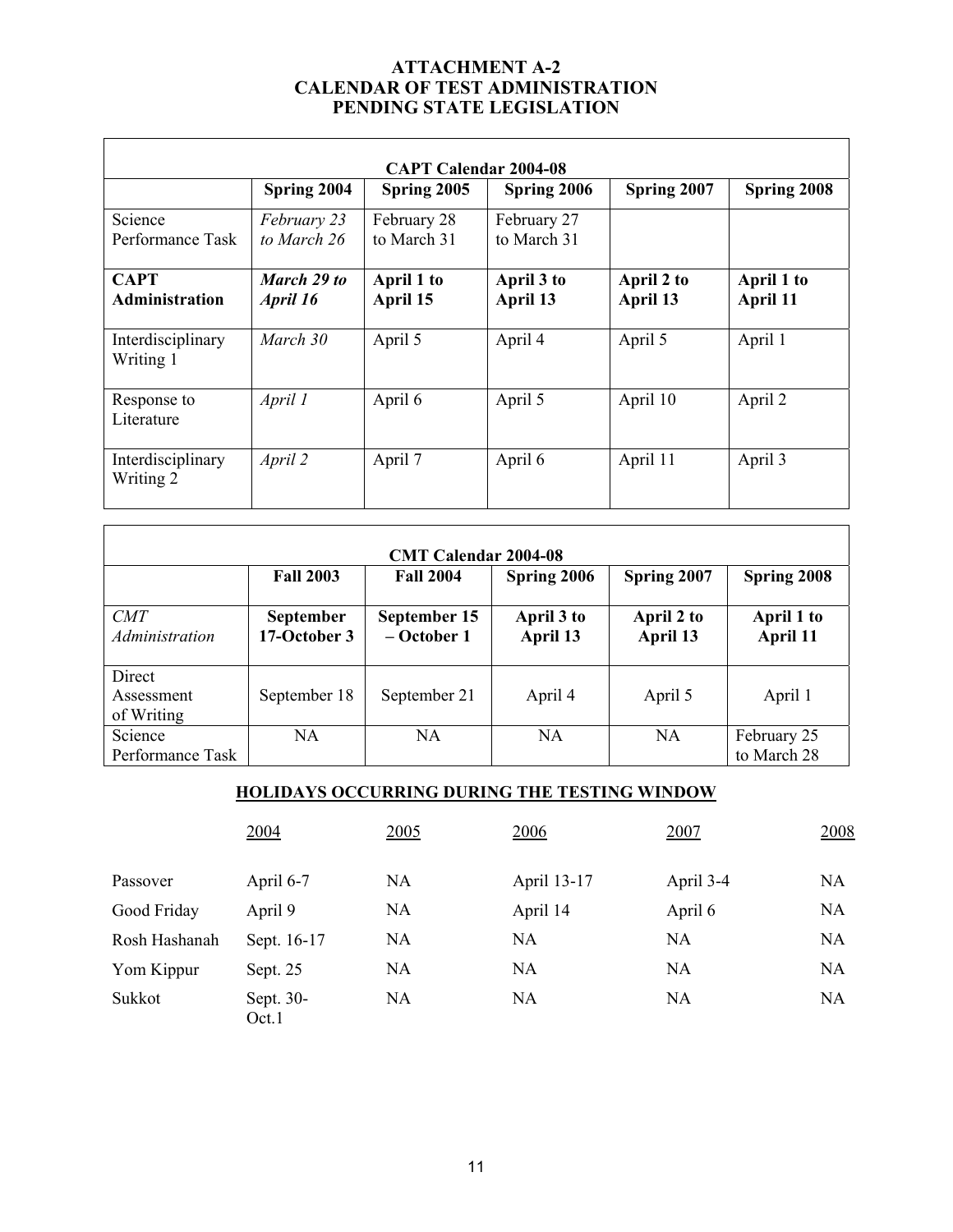### **ATTACHMENT A-3 DISTRICT AND SCHOOL REPORT CARD FORMAT**

Go to: http://www.csde.state.ct.us/public/der/schools/nclb\_reports.htm

(On your mouse, right click on link above, then left click on "open hyperlink")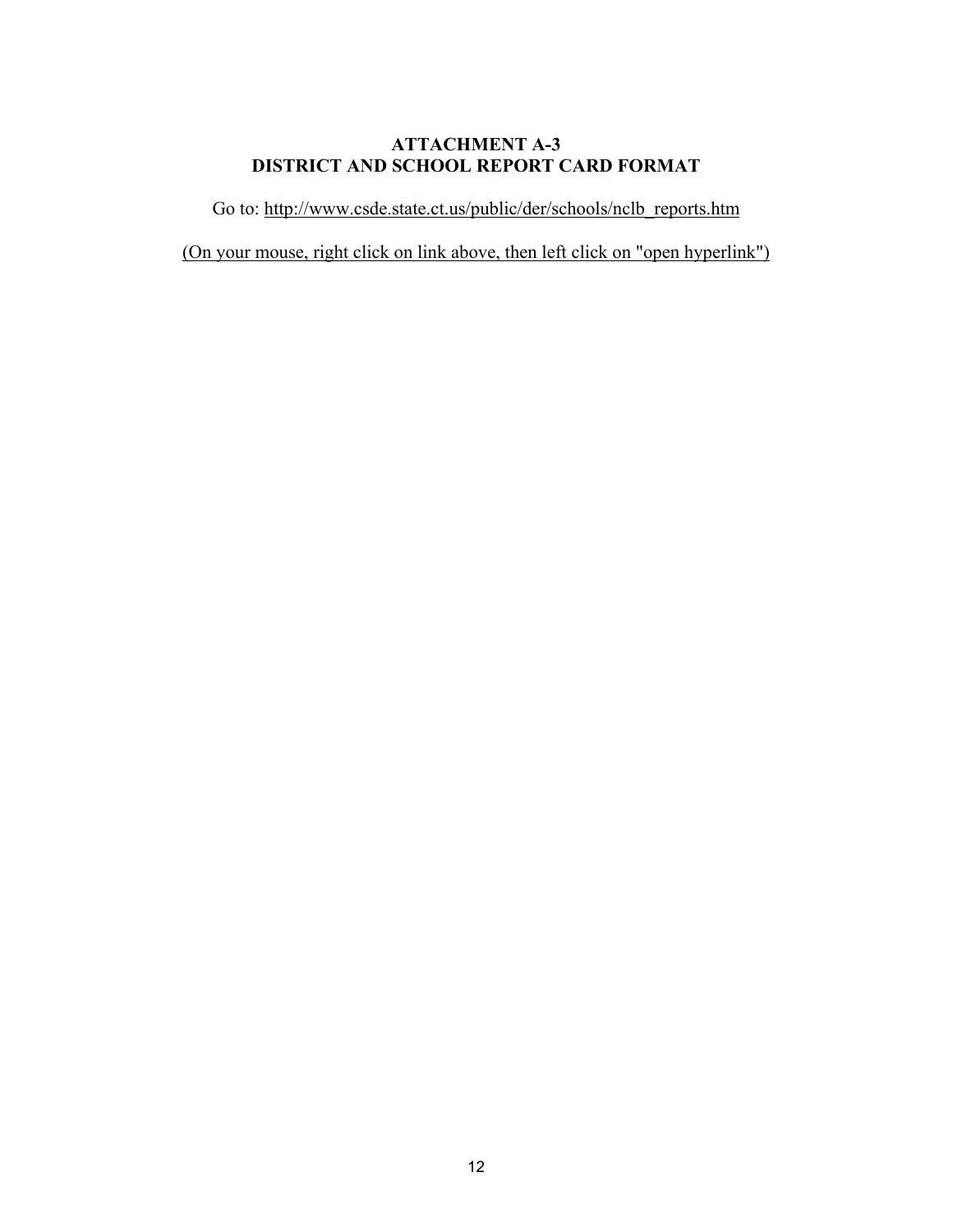# **B. HIGHLY QUALIFIED TEACHERS**

### **1. Definitions**

- a. The term "highly qualified teacher" only applies to those who teach the core academic subjects of English, mathematics, reading/language arts, sciences, world languages, arts (includes music), history, geography, civics and government, and economics. These subjects would include the following Connecticut certification endorsements:
	- All early childhood;
	- All elementary;
	- Middle School 4-8 and Middle School in the content areas identified above;
	- All secondary in content areas identified above;
	- All world languages;
	- $\bullet$  Art;
	- Music;
	- Remedial Reading and Remedial Language Arts;
	- Bilingual Education, teaching in the content areas identified above;
	- TESOL, teaching in the content areas identified above;
	- Special Education, teaching in the content areas identified above:
	- Reading/Language Arts Consultant who teaches reading; and
	- Gifted and Talented teaching in the content areas identified above.
- b. "A highly qualified teacher holds full state certification as a teacher (including *participation*  in or certification through alternative routes) or has passed a state teacher licensing exam and holds state certification." *In Connecticut, the Temporary 90-day Certificate, the Durational Shortage Area Permit (DSAP), Temporary Minor Assignment Permit and Temporary Authorization for Early Childhood Permit are now recognized as alternative routes to certification.*
- c. Those teachers new to the profession (no public school teaching experience), who are teaching core academic subjects, must
	- y Hold at least a bachelor's degree; **and**
	- At the elementary level, demonstrate by passing a state test on subject knowledge and teaching skills in reading/language arts, writing, mathematics and other areas of the basic elementary school curriculum (in Connecticut, this is PRAXIS I in reading, writing and mathematics and PRAXIS II elementary tests);
	- At the middle and high school levels, demonstrate a high level of competency by: passing a state test in each academic subject in which the teacher teaches (Middle School PRAXIS or PRAXIS II or the American Council on the Teaching of Foreign Languages [ACTFL]); or have successfully completed, in each academic subject in which the teacher teaches an undergraduate major or a graduate degree or coursework equivalent to an undergraduate major or advanced certification or credentials.
- d. By the end of school year 2005-06, those teachers not new to the profession and teaching core academic subjects must:
	- y Hold at least a bachelor's degree; **and**
	- Meet the applicable requirements in the paragraph above; **or**
	- Another alternative is based on the teacher's demonstration of competence in all the core academic subjects taught based on a "high, objective, uniform state standard of evaluation." Since your district teacher evaluation system is based on the Connecticut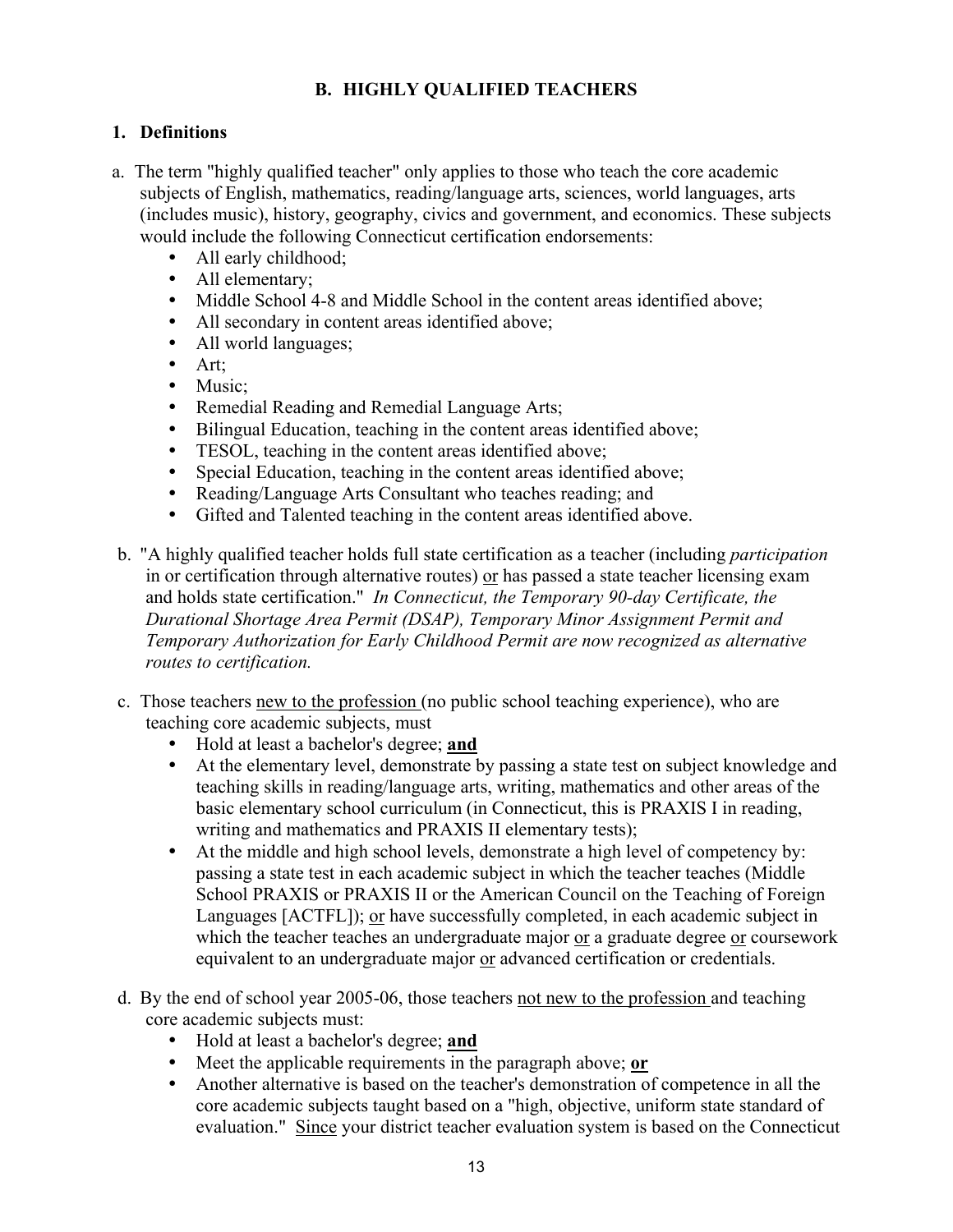teacher evaluation and professional development guidelines, and was reviewed and critiqued using the Department's Peer Review process in 2001, and the evaluation includes subject matter knowledge assessment, then this standard has been met (pending the United States Department of Education approval). Districts would particularly need to evaluate the subject matter competence, based on the *Common Core of Teaching, using both the: 1) foundational skills and competencies; and 2) the* discipline-based professional standards, of teachers *teaching core academic subjects*  who are working under a 1-8, pre-K-8, 4-8 middle school, TESOL, Bilingual or Special Education endorsement.

- e. "A teacher is not highly qualified if certification requirements were waived on an emergency, temporary or provisional basis." Based on Connecticut's certification rules, teachers teaching the core academic subjects working under the following certificates/permits are not highly qualified according to the federal definitions:
	- Nonrenewable Interim Initial Education Certificate;
	- Nonrenewable Interim Provisional Education Certificate;
	- Interim Initial Education Certificate;
	- Interim Provisional Education Certificate;
	- Substitute Teacher Authorization-Long Term; and
	- Any certified teacher not teaching in his/her endorsement area. (Certification regulations require teachers to teach only in their endorsement area(s) unless a temporary authorization for minor assignment has been requested and approved.)

### **2. Requirements for Newly Hired Teachers in Title I Schools**

For all newly hired teachers in Title I schools and programs:

- A local educational agency (LEA) must ensure that all teachers hired after the first day of the 2002-2003 school year to teach core academic subjects in a school or program supported with Title I funds are highly qualified.
- This includes teachers teaching core academic subjects in a <u>"targeted assistance</u> school" who are paid with Title I funds **or** all teachers teaching core academic subjects in a Title I "schoolwide" program school, regardless of funding.
- Therefore, those Title I schools with schoolwide programs, can only hire teachers of core academic subjects who are highly qualified. By federal definition, Connecticut's bilingual, TESOL and Special Education teachers who hold full Connecticut Certification and are the sole provider of instruction in any of the core academic subject areas are not highly qualified unless they have passed subject area tests for each subject taught (PRAXIS or ACTFL) or have subject area coursework equivalent to a major in each content area taught.

### **3. Requirements for Current Teachers in All Schools**

For all teachers of core academic subjects:

• Not later than the end of the 2005-06 school year, each state that receives Title I funds must ensure that all teachers in the state who teach core academic subjects are highly qualified. This includes all public school districts and all public schools regardless of receipt of ESEA federal funds.

These requirements also apply to teachers employed by an LEA using Title I funds who provide services to private school students in the core academic subjects.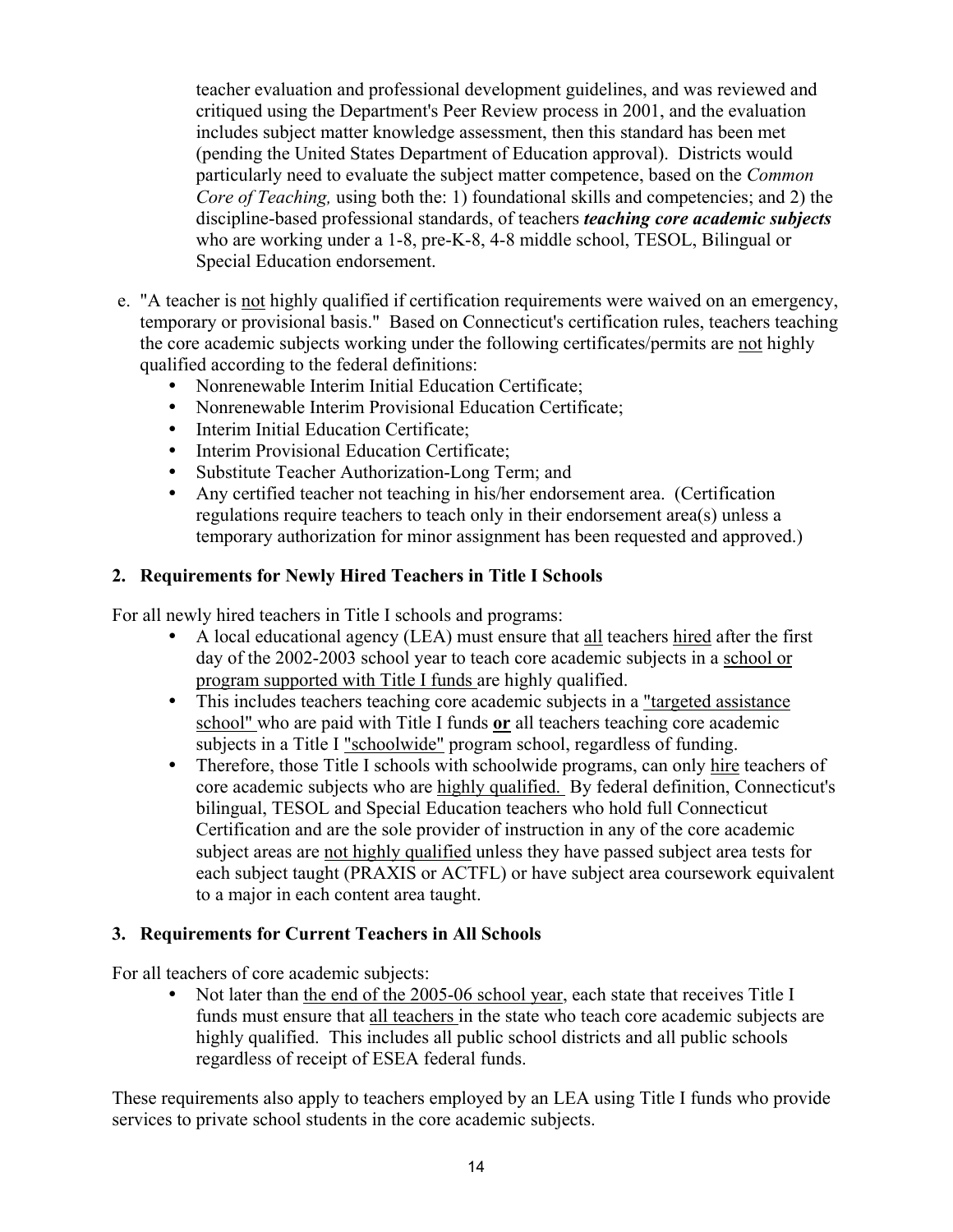# **4. State Requirements To Ensure that All Teachers Are Highly Qualified**

A State Plan must be developed to ensure that all teachers in the state teaching in core academic subjects are highly qualified by the end of the 2005-06 school year. The State Plan must establish annual, measurable objectives for each LEA and school that include, at a minimum, an annual increase in the percentage of teachers highly qualified and that these teachers are receiving high quality, job-embedded professional development. The ultimate goal of meeting federal expectations is that 100 percent of all teachers teaching in core academic subjects are highly qualified by the end of the 2005-2006 school year and beyond. An LEA that receives Title I funds is responsible for developing an action plan to annually increase the percentage of highly qualified teachers.

- **5. Verification of Compliance:** Effective for the 2002-03 school year, and annually thereafter, the principals of each Title I school (targeted assistance or schoolwide program) must provide an annual written attestation of compliance with these requirements. Specifically, the attestation must assess compliance with the highly qualified teachers in core academic areas requirements for: newly-hired teachers in Title I schools hired after the first day of the 2002-03 school year; and for all existing teachers by the end of the 2005-06 school year. Copies of the attestation should be maintained at each Title I school and at each school district's office and be made available to the general public upon request. (Please see the attached Sample B-1).
- **6. Notification of Parents:** Effective 2002-03 School Year and Annually
	- a. Parental Requests: Parents of each student attending any school receiving Title I funds shall be notified at the beginning of each school year, that they may request, and the district will provide, in a timely manner, information regarding the professional qualifications of the student's classroom teachers. (Please see the attached Sample B-2). The information must include, at a minimum:
		- if the teacher has met state qualification and licensing criteria for the grade levels and subject areas in which the teacher provides instruction;
		- if the teacher is teaching under an interim certificate, a durational shortage area permit, a minor assignment, or as a substitute teacher;
		- the baccalaureate degree major and any other graduate certification degree held by the teacher; and the field of discipline of the certification or degree;
		- and information on whether the student is provided services by a paraprofessional and, if so, their qualifications.

(Please see the attached Sample B-3 form for your use at your discretion--but, you must meet the requirements above.)

- **B.** Parental Right to Know: A school district receiving Title I funds must provide to each individual parent whose children are attending a Title I school:
	- Information on the level of achievement of their child on the CMT or CAPT (Individual Student Reports for CMT or CAPT [provided by State Testing Contractor] given to parents fulfills this requirement); and
	- Timely notice that their child has been assigned or has been taught for four or more consecutive weeks by a teacher who is not highly qualified. (Please see the attached Sample B-4.)

### **SAMPLE B-1 VERIFICATION OF TITLE I COMPLIANCE**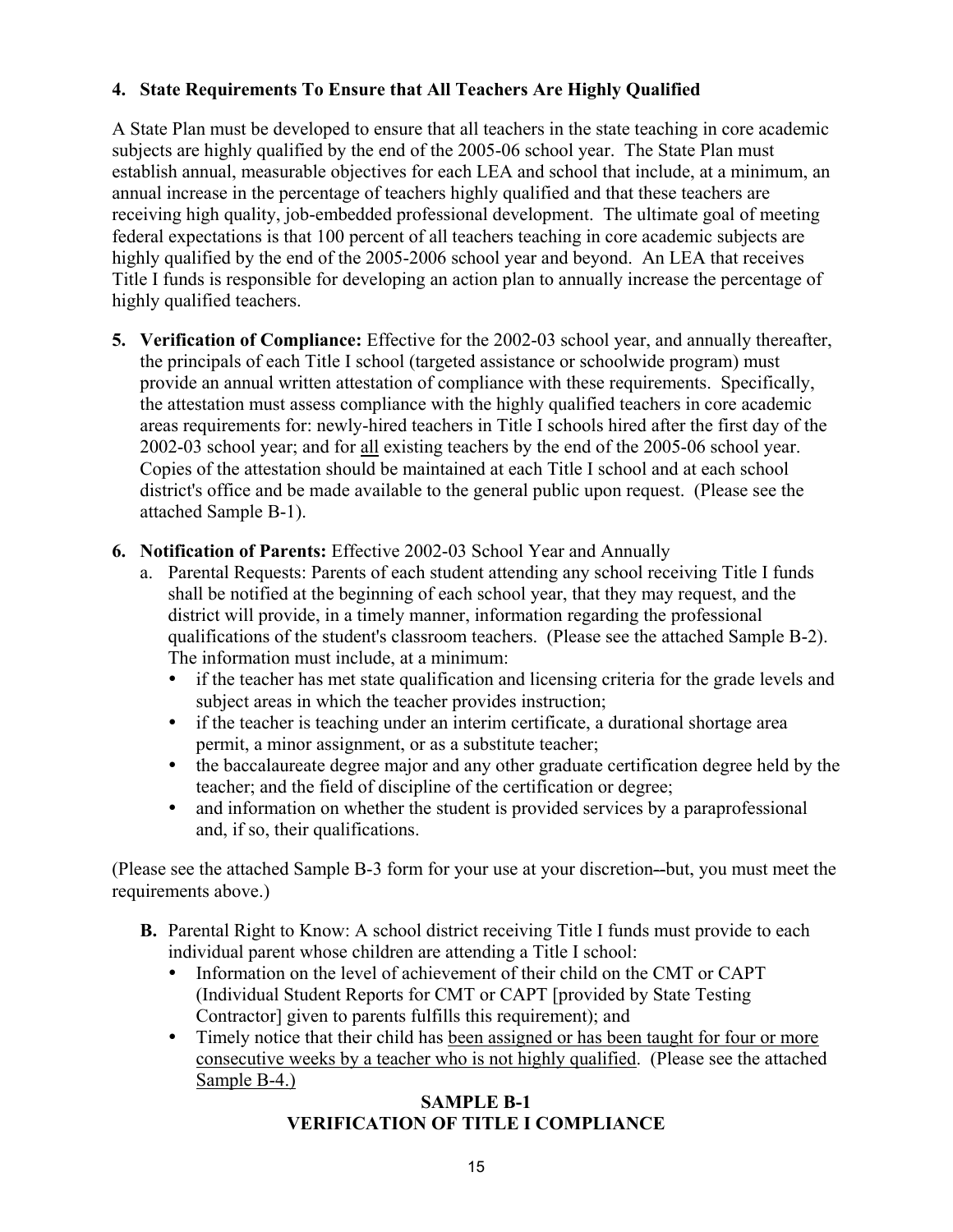### **WITH P.L. 107-110, SECTION 1119 - QUALIFICATION FOR TEACHERS AND PARAPROFESSIONALS**

|                 | Town Code:   |
|-----------------|--------------|
| LEA:            |              |
|                 | School Code: |
| Name of School: |              |
| Address:        |              |
|                 |              |

I, do hereby attest that  $\frac{1}{1}$ ,  $\frac{1}{1}$ ,  $\frac{1}{1}$ ,  $\frac{1}{1}$ ,  $\frac{1}{1}$ ,  $\frac{1}{1}$ ,  $\frac{1}{1}$ ,  $\frac{1}{1}$ ,  $\frac{1}{1}$ ,  $\frac{1}{1}$ ,  $\frac{1}{1}$ ,  $\frac{1}{1}$ ,  $\frac{1}{1}$ ,  $\frac{1}{1}$ ,  $\frac{1}{1}$ ,  $\frac{1}{1}$ ,  $\frac{1}{1}$ ,  $\frac{1}{1}$ , (name of principal) (name of school)

located in and operating either a targeted assistance or schoolwide (district/town)

Title I program, is in compliance with the requirements of Section 1119 - Qualifications for

Teachers and Paraprofessionals of No Child Left Behind of 2001, Public Law 107-110, as follows:

- compliance with the highly qualified teachers in core academic areas requirements for:
	- º newly-hired teachers in Title I schools hired after the first day of the 2002- 03 school year; and
	- º for all existing teachers by the end of the 2005-06 school year.
- compliance with the paraprofessional requirements for:
	- newly hired paraprofessional, as of  $1/8/02$ <br>• existing paraprofessional by  $1/8/06$
	- existing paraprofessional by  $1/8/06$ ;<br>• all paraprofessionals holding a high s
	- <sup>o</sup> all paraprofessionals holding a high school diploma or equivalent; and <br><sup>o</sup> naraprofessional duties
	- paraprofessional duties.

Copies of this attestation shall be maintained at this school and at the main office of the school district

and shall be available to any member of the general public on request.

(signature of principal) (Date)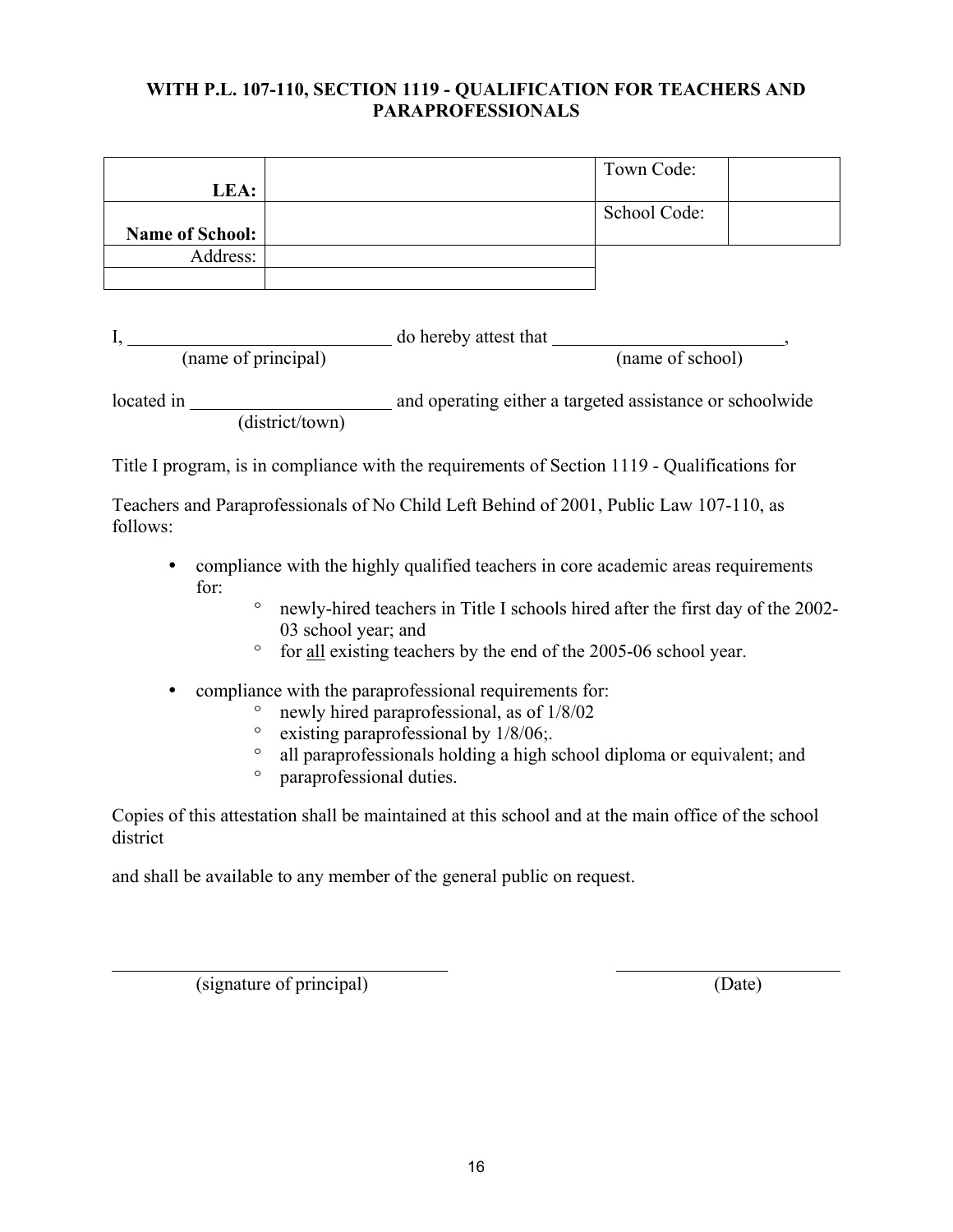### **SAMPLE B-2 PARENTS RIGHT TO KNOW REGARDING TEACHER QUALIFICATIONS**

DATE

INSIDE ADDRESS (Line 1) INSIDE ADDRESS (Line 2) INSIDE ADDRESS (Line 3)

Dear Parent:

In fulfillment of new federal legislation, *No Child Left Behind of 2001,* we are required to inform you that you have the right to request and receive timely information on the professional qualifications of your child's classroom teachers.

This would include information on the following:

- Whether the teacher has met State qualification and licensing criteria for the grade levels and subject areas in which the teacher provides instruction;
- Whether the teacher is teaching under emergency or other provisional status through which state qualification or licensing have been waived;
- The baccalaureate degree major or the teacher and any other graduate certification or degree held by the teacher, and the field of discipline or the certification or degree; and
- Whether the child is provided services by paraprofessionals and, if so, their qualifications.

If you wish to receive this information please call your principal,  $\alpha$  at

Sincerely,

 $\mathcal{L}=\mathcal{L}^{\mathcal{L}}$ 

**AUTHOR** TITLE

XXX: xxx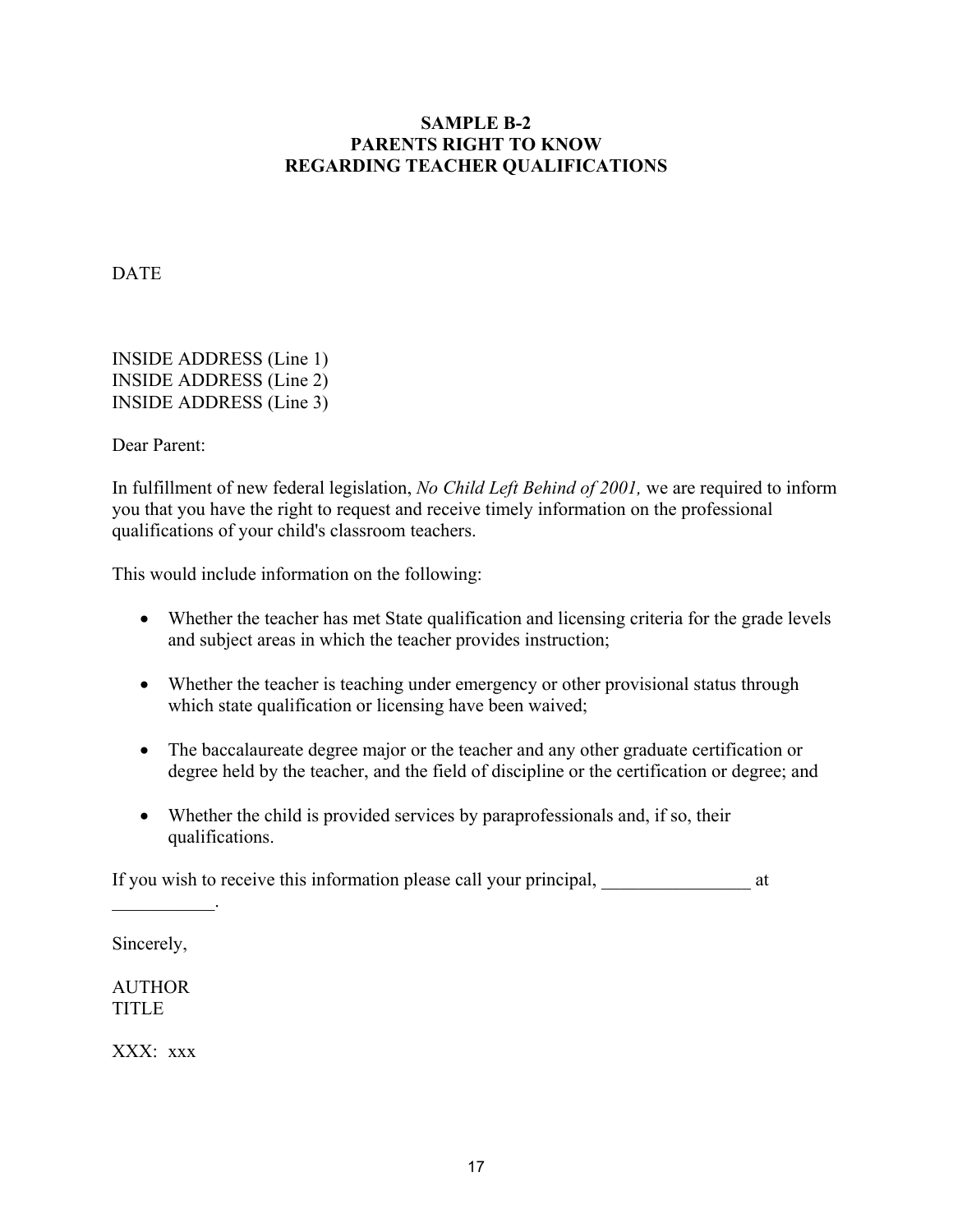#### **SAMPLE B-3 PARENTAL NOTICE REGARDING TEACHER QUALIFICATIONS**

**DISTRICT**: **SCHOOL YEAR**: **SCHOOL**: **TEACHER NAME**: **CERTIFICATION STATUS**:  $\Box$  Full state certification for grade level and subject taught.\*  $\Box$  90-Day Temporary Certification\* Durational Shortage Area Permit: (minimum of a Bachelor's degree, 12 semester hours of credit in subject taught, passed basic skills test; must complete all certification requirements within three years).\*  $\Box$  Minor Assignment: Holds full certification in a different-but often related-subject and may teach no more than two periods a day in non-certified subject (holds state certification in another subject, minimum of 12 semester hours of credit in subject taught; must complete all certification requirements within two years).\* □ Limited Extended Authorization for Early Childhood: (minimum of 10 months teaching experience under Early Childhood certificate [nursery to Grade 3]; may teach in Grades 4-6, minimum 12 semester hours of credit in elementary education; must complete all certification requirements within two years.)\*  $\Box$  Non-Renewable Interim Certificate: Valid one year (meets all certification requirements except

- for state tests).
- $\Box$  Interim Certificate: Valid one year, renewable one year (meets all certification requirements except for required course in special education).
- $\Box$  Holds Connecticut certification but not for grade level or subject taught.
- $\Box$  Long-Term Substitute Permit: Valid for one year (holds a bachelor's degree and has 12 semester hours of credit in the subject taught).
- $\Box$  Regular Substitute Teacher: May not teach in the same classroom more than 40 days (holds a Bachelor's degree).

\*These teaching certificates or permits are considered "highly qualified" under No Child Left Behind.

**DEGREES HELD:** Baccalaureate degree major:

| Graduate degrees:  |  |
|--------------------|--|
| (identify field of |  |
| discipline)        |  |

 $(Please check ~ box)$  Qualifications:

**PARAPROFESSIONAL:**  $\Box$  Your child is receiving services by a paraprofessional.

Highest Level of Education:

Years of Experience:

Other:

 $\Box$  Your child is not receiving services by a paraprofessional.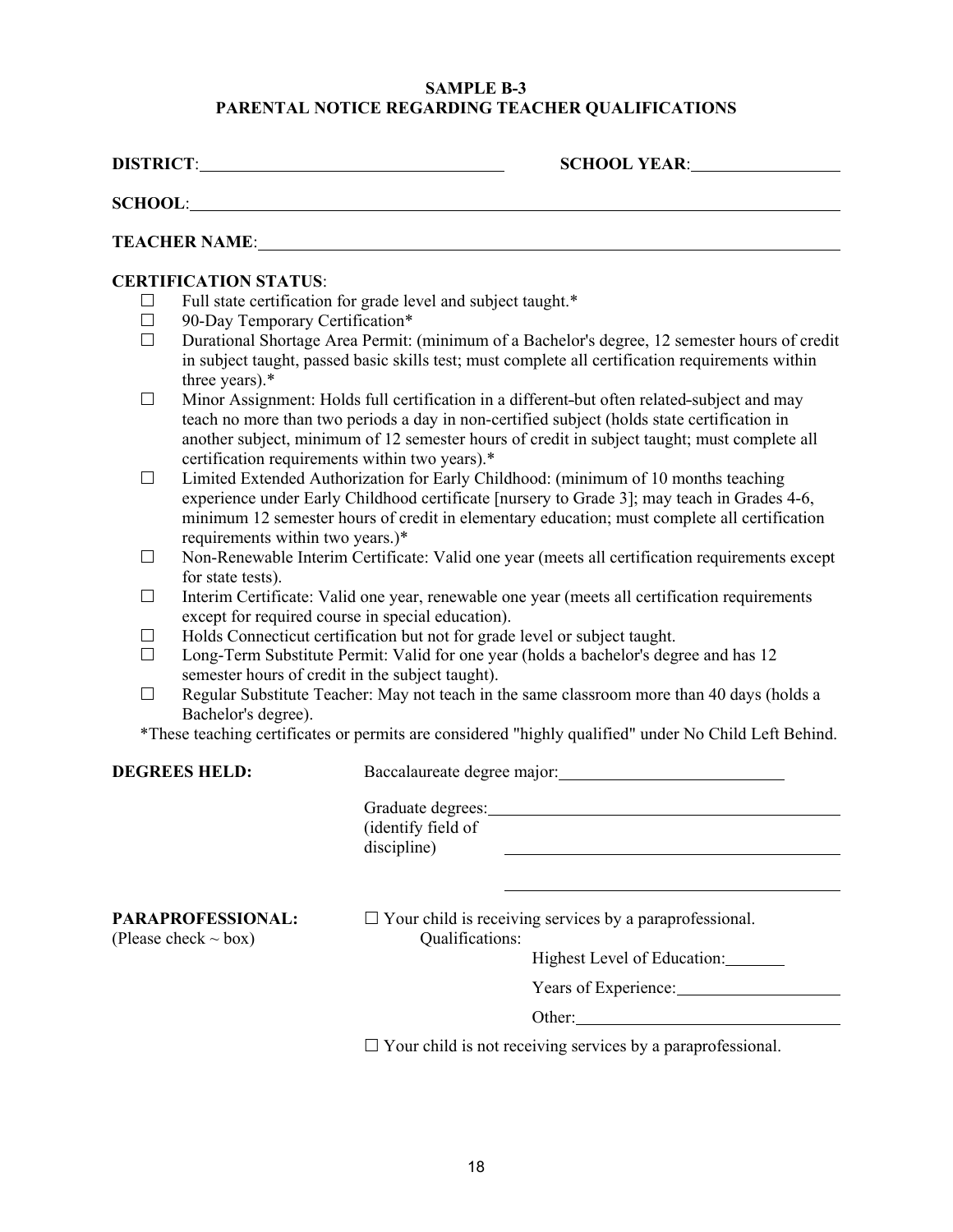### **SAMPLE B-4 PARENTAL NOTICE REGARDING TEACHERS NOT FULLY CERTIFIED OR FOR LONG-TERM SUBSTITUTES**

**DATE** 

INSIDE ADDRESS (Line 1) INSIDE ADDRESS (Line 2) INSIDE ADDRESS (Line 3)

Dear Parent:

In fulfillment of new federal legislation, *No Child Left Behind of 2001,* we are required to inform you if your child has been assigned a teacher who, by federal definition, is not highly qualified or who has been taught by a teacher for more than four consecutive weeks who, by federal definition, is not highly qualified. This definition states that "a highly qualified teacher holds full state certification as a teacher (including participating in or holding certification through alternate routes) or has passed a state teacher licensing exam and holds state certification".

In Connecticut, we consider teachers with a non-renewable interim certificate, an interim certificate, and a long-term substitute permit to be qualified to teach in the public school system. However, by federal definition, teachers with these qualifications are not considered to be "highly qualified".

Your child, <u>\_\_\_\_\_\_\_\_\_\_\_\_\_\_\_\_\_\_\_\_\_</u>, is being taught by a qualified teacher, hired by the Public School System, who has one of the above-named permits or certificates; while the teacher does not hold full Connecticut certification, he/she holds, at a minimum, a bachelor's degree and has met minimum semester hours of coursework in the subject being taught and needs to complete tests and/or additional coursework to become fully certified.

At this time, the Public School System is unable to find and hire a fully certified teacher to fill this position, but will continue to seek a person who meets the federal definition.

Sincerely,

AUTHOR TITLE

XXX:xxx

**PLEASE NOTE: This letter would not be applicable for a regular substitute teacher or for a certified teacher providing instruction in an area in which he/she is not certified**.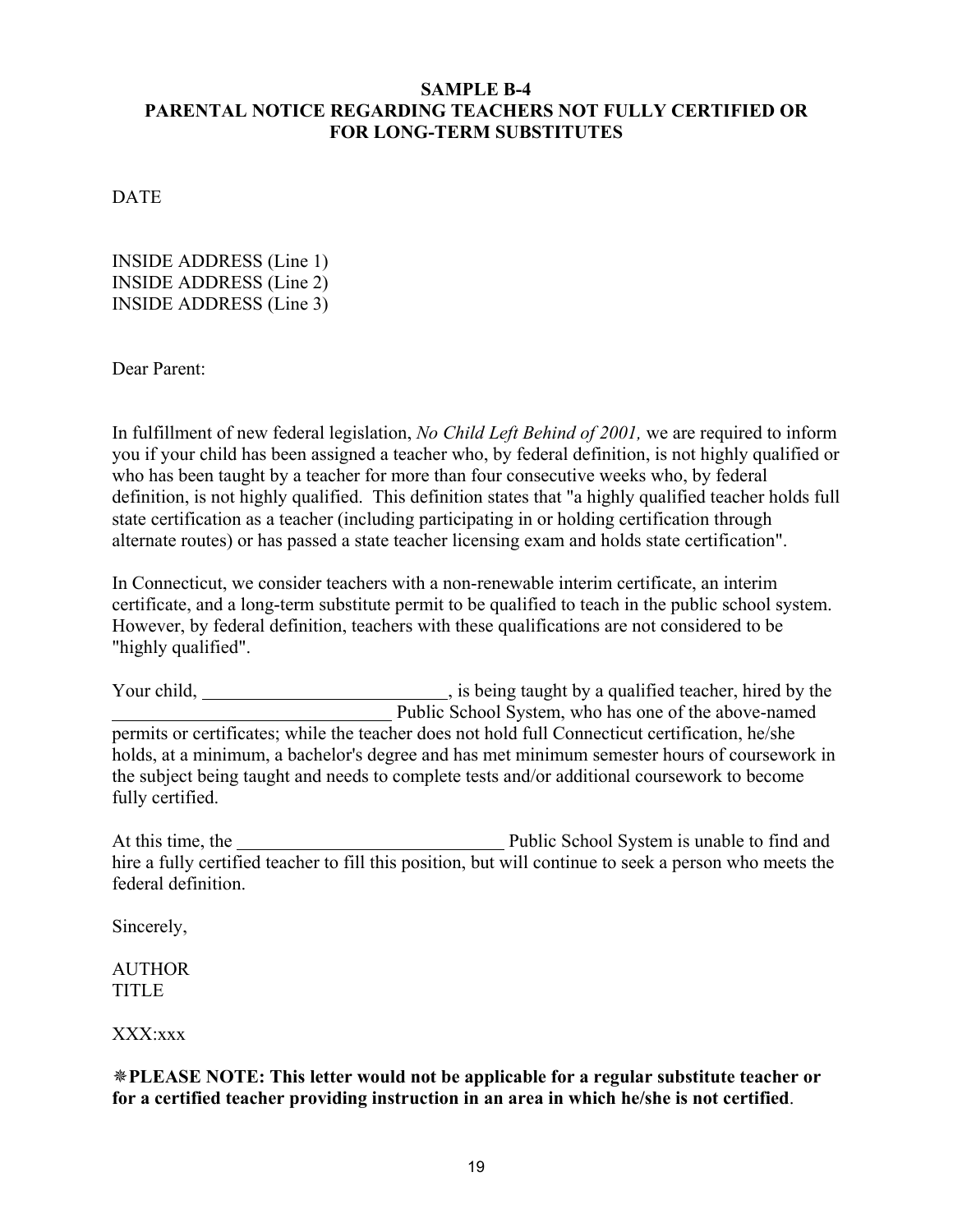### **C. PARAPROFESSIONAL REQUIREMENTS**

The following requirements only apply to paraprofessionals engaged in instructional support who are paid with Title I funds in a Title I targeted assistance school and to all paraprofessionals with instructional duties in a Title I schoolwide program school (regardless of funding source). Paraprofessionals working primarily as translators or solely on parental involvement activities must have a high school diploma or GED, but do not have to meet the other requirements. Individuals who provide personal care services or clerical duties are not considered paraprofessionals under Title I requirements.

#### **1. Education Requirements**

The following requirements apply to all paraprofessionals who are either: funded by Title I funds and providing instructional assistance in Title I targeted assistance schools; or funded from any source and providing instruction in Title I schoolwide programs:

- a. Any "Title I" paraprofessional described above providing instructional assistance who is newly hired after January 8, 2002, must have the following:
	- A high school diploma or General Educational Development (GED) test, **AND**
	- y Two years of college credit, **OR**
	- An associate's (or higher) degree, OR
	- Pass a State Board of Education adopted Paraprofessional Assessment which assesses content knowledge in mathematics, reading and writing and an understanding of how to assist in the instruction of these topics. (NCLB requires a rigorous state or local assessment as one option.)
- b. Currently employed "Title I" paraprofessionals described above providing instructional assistance - **Each paraprofessional must have earned a high school diploma or GED to maintain current employment.** This means that no paraprofessional currently employed should be paid with Title I funds if they do not meet this requirement.
- c. By **January 8, 2006**. each Connecticut Title I funded paraprofessional in a Title I targeted assistance school or any paraprofessional providing instructional assistance in a Title I schoolwide program school must meet **one** of the following requirements:
	- Have two years of college credit; **OR**
	- y Hold an associate's (or higher degree); **OR**
	- Pass a State Board of Education adopted Paraprofessional Assessment which assesses content knowledge in mathematics, reading and writing and an understanding of how to assist in the instruction of these topics. (NCLB requires a rigorous state or local assessment as one option.)

The Connecticut State Board of Education adopted the Educational Testing Services *ParaPro Assessment* at the December 2002 Board meeting and established a passing score of 457. This test fulfills the option of passing a rigorous state assessment. A description of the assessment, including sample items, can be found at www.ets.org/parapro/index.html. The assessment takes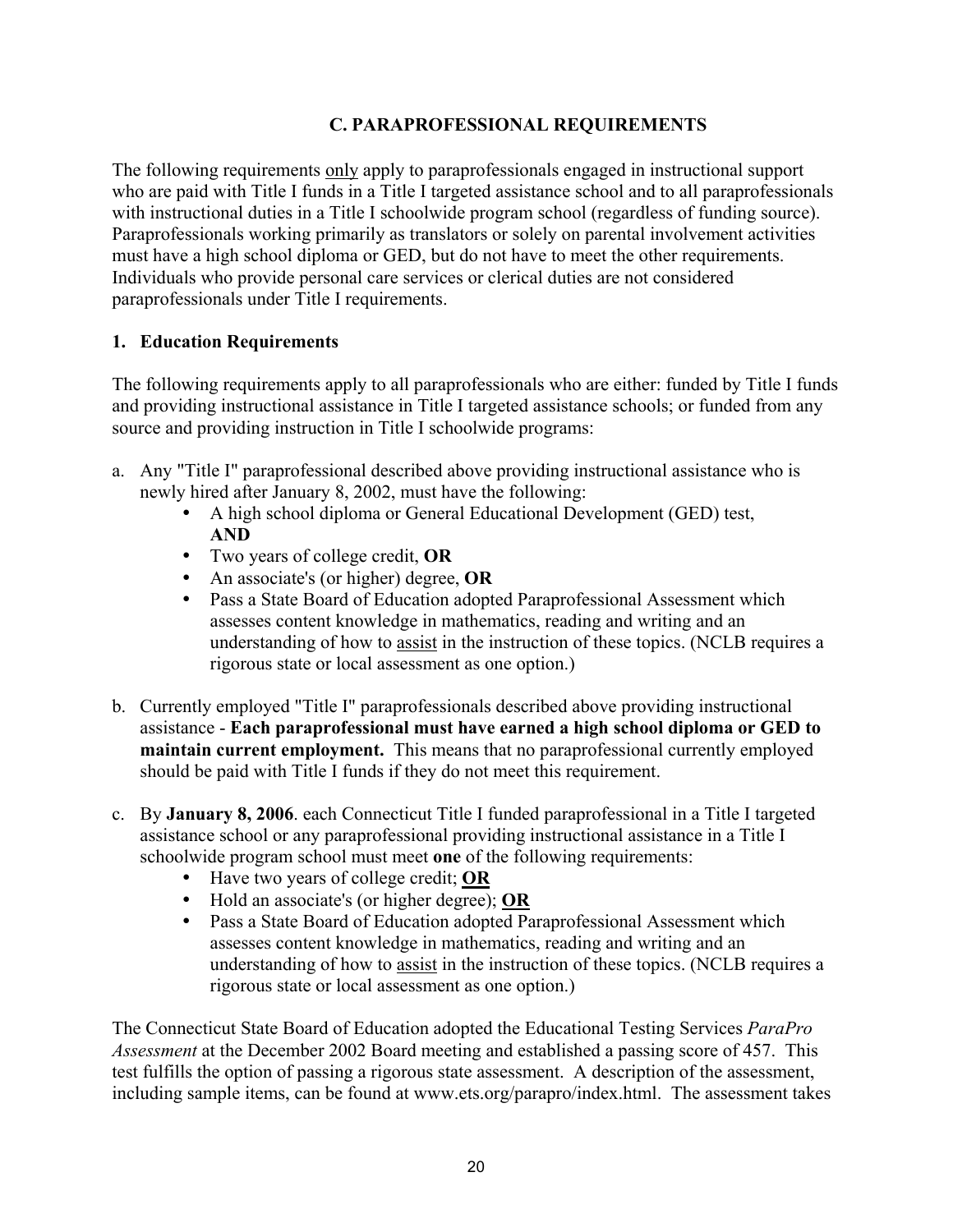two and one-half hours and will include 90 multiple-choice questions which assess skills in mathematics, reading and writing and in assisting instruction. The assessment is designed to be taken on a school site through the Internet with the cost of \$40 to be charged to the district; results are provided to the candidates at the conclusion of the assessment. There will also be a pencil-and-paper version available six times a year with individual registration and payment; results will be provided to the candidate within four weeks of administration.

At the present time, the Department is not contemplating other than the ETS ParaPro assessment - unless, over time, there are alternative tests which could be validated for comparability to the ParaPro content and standards, and approved by the State Board of Education.

# **2. Duties**

A Title I paraprofessional may be assigned:

- To provide one-on-one tutoring for eligible students, if the tutoring is scheduled at a time when a student would not otherwise receive instruction from a teacher;
- To assist with classroom management, such as organizing instructional and other materials;
- To provide assistance in a computer laboratory;
- To conduct parental involvement activities;
- To provide support in a library or media center;
- To act as a translator; or
- To provide instructional support services to students. (A Title I paraprofessional may not provide any instructional support to a student unless he/she is working under the direct supervision of a classroom teacher who meets the NCLB requirements of highly qualified as outlined in Section B.)

# **3. Use of Funds**

A local education agency (LEA) receiving Title I funds may use such funds to pay for the test and to support ongoing training and professional development of paraprofessionals to assist them in meeting the requirements.

# **4. Verification of Compliance**

Effective for the 2002-03 school year, and annually thereafter, the principal of each Title I school (targeted assistance or schoolwide program) must provide an annual written attestation of compliance with these requirements. Specifically, the attestation must assess compliance with the Title I paraprofessional requirements for: newly-hired paraprofessionals, as of 1-8-02; existing paraprofessionals by 1/8/06; all paraprofessionals holding a high school diploma or equivalent; and, paraprofessional duties. Copies of the attestation should be maintained at each Title I school and at each school district's office and be made available to the general public upon request. (Please see the attached Sample B-1 on pg. 16).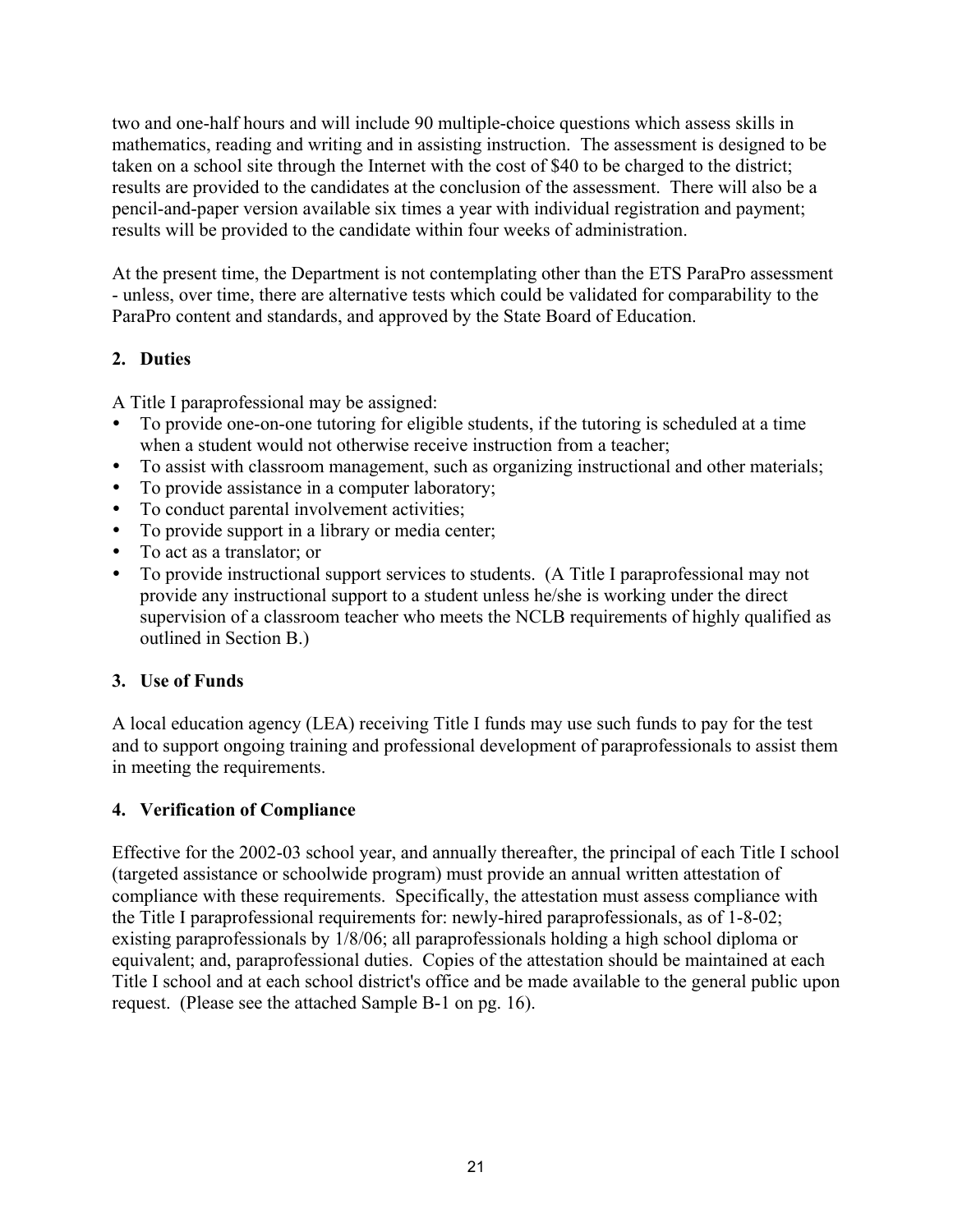#### **D. GENERAL DESCRIPTION OF TITLE PROGRAMS**

- **1. Title I, Part A-Improving Basic Programs Operated By Local Educational Agencies:**  provides assistance to improve the teaching and learning of children in high - poverty schools to enable those children to meet challenging State academic content and performance standards.
- **a. Parental Involvement:** Parental Involvement is defined as "the participation of parents in regular, two-way, and meaningful communication involving student academic learning and other school activities, including ensuring that parents play an integral role in assisting their child's learning; that parents are encouraged to be actively involved in their child's education at school and that parents are full partners in their child's education and are included, as appropriate, in decision making and on advisory committees to assist in the education of their child." Districts receiving at least \$500,000 of Title I funds shall reserve at least 1 percent to carry out parental involvement activities, including promoting family literacy and parenting skills. Not less than 95% of the funds reserved for parent involvement shall be distributed to the school district's Title I schools, as identified in the consolidated application.
- **b. Early Childhood:** Title I funds may be used as a foundation to build preschool capacity by expanding the availability of high-quality full-day preschool programs. LEAs may use Title I funds to coordinate and support transitional services for pre-kindergarten children from early childhood development programs to the local educational agency. Districts receiving Title I funds shall, in conjunction with local Head Start agencies, and, if feasible, other early educational (Early Childhood) agencies, coordinate services between the LEAs and Early Childhood agencies; and link LEA educational services with services provided by local Head Start agencies, and entities carrying out Early Reading First programs.
- **c. District and School NCLB:** Districts receiving Title I funds shall prepare and disseminate an annual District and School NCLB Report, which presents information on the district as a whole and on each school within the LEA. The reports must be disseminated by the LEA to all its schools and mailed or emailed to all its students' parents no later than the beginning of each school year. The reports must also be made widely available through such means as the internet or distribution to the media. The District and School NCLB reports contain the required elements of student performance on the Connecticut Mastery Test and the Connecticut Academic Performance Test, in the aggregate and disaggregated by major racial/ ethnic groups, gender, students with disabilities, English Language Learners, economically disadvantaged and migrant status. For each school year, the State Department of Education will produce the District and School NCLB Reports, which will be attached to the Strategic School and District Profiles. The percent of not highly qualified teachers of core academic subjects is also included.
- **d. Participation of Children Enrolled in Private Schools:** For the purposes of allocating Title I funds for services to eligible private school children, school districts receiving Title I funds have the option of determining either each year or every 2 years the number of private school children from low-income families. Districts receiving Title I funds shall ensure timely and meaningful consultation with appropriate private school officials during the design and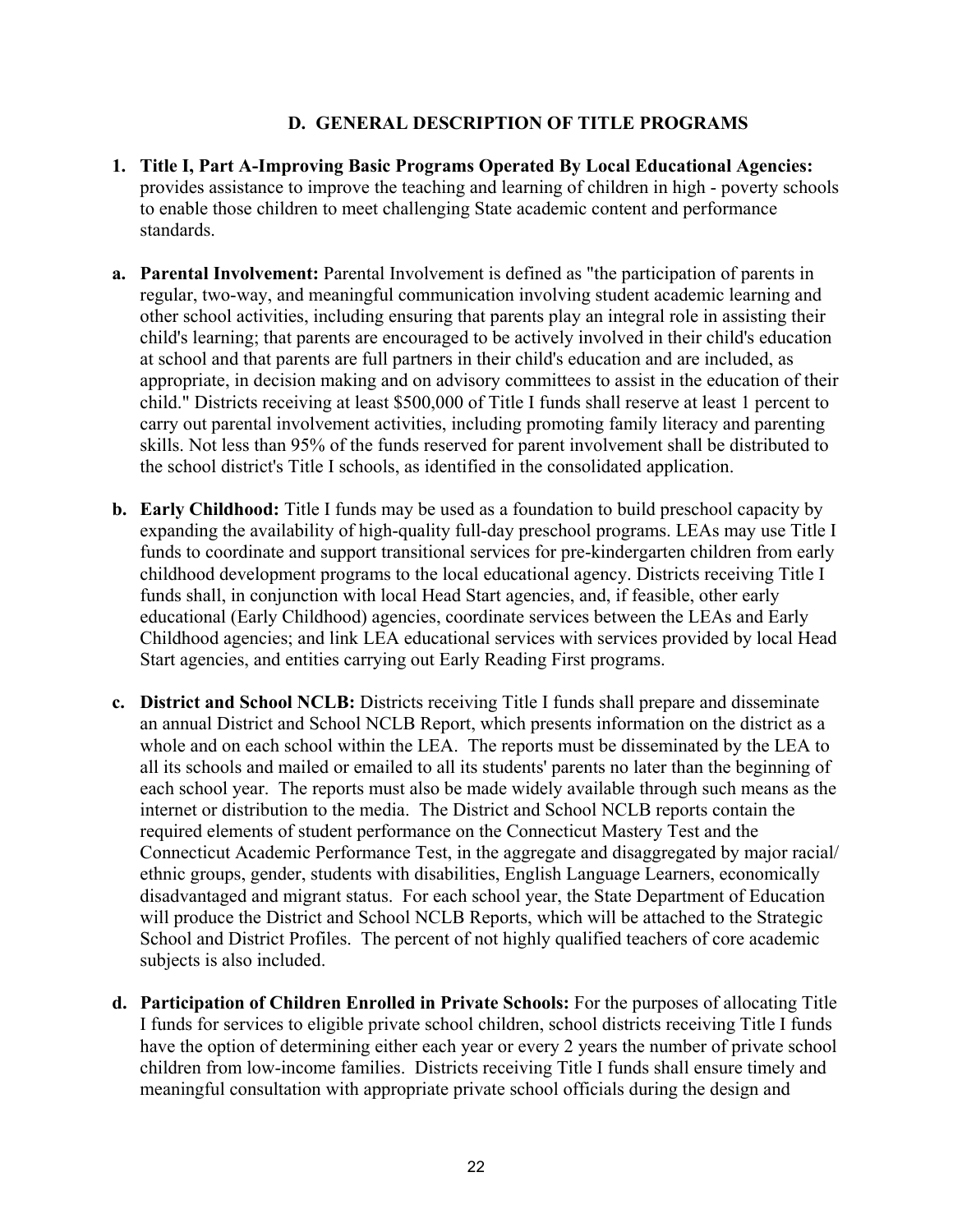development of such district's Title I programs on issues such as: how the children's needs will be identified; what services will be offered; how, where, and by whom the services will be provided; how the services will be academically assessed and how the results of that assessment will be used to improve those services; the size and scope of the equitable services to be provided; the proportion of the LEA's funds allocated to private school students; the method or sources of poverty data that are used to derive the allocation for private school students; and how and when the LEA will make decisions about the delivery of services to eligible private school students, including a thorough consideration and analysis of the views of the private school officials on the provision of services through a contract with potential third-party providers; and how, if the district disagrees with the views of the private school officials on the provision of services through a contract, the school district will provide in writing to such private school officials an analysis of the reasons why the school district has chosen not to use a contractor. Consultations shall include meetings of school district and private school officials and occur before the school district makes any decision that affects the opportunities of eligible private school children to participate in programs under Title I. Such meetings shall continue throughout implementation and assessment of services. Districts shall retain in their records and provide to the State Department of Education, a written affirmation signed by officials of each participating private school that the consultation required has occurred. If such private school officials do not provide such affirmation within a reasonable period of time, districts shall forward the documentation that such consultation has taken place to the State Department of Education.

- **2. Title II, Part A-Teacher and Principal Training and Recruiting Fund:** Consistent with its local plan and needs assessment, the Title II, Part A program offers an LEA the flexibility to design and implement a number of different activities that can result in a teaching staff that is highly qualified and able to help all students, regardless of individual learning needs, achieve challenging State content and academic achievement standards and provide school principals with the knowledge and skills necessary to lead their schools' effects to increase student academic achievement. For example, Title II, Part A specifically authorizes the following types of activities:
- Developing and implementing mechanisms to assist schools to effectively recruit and retain highly qualified teachers, principals, and specialist in core academic areas.
- Developing and implementing strategies and activities to recruit, hire, and retain highly qualified teachers and principals. These strategies may include (a) providing monetary incentives such as scholarships, signing bonuses, or differential pay for teachers in academic subjects or schools in which the LEA has shortages. (Note: Because the purpose of Title II, Part A is to increase student academic achievement, programs that provide teachers and principals with merit pay, pay differential, and/or monetary bonuses should be linked to measurable increases in student academic achievement produced by the efforts of the teacher or principal (b) reducing class size; (c) recruiting teachers to teach special needs children, and (d) recruiting qualified paraprofessionals and teachers from populations underrepresented in the teaching profession, and providing those paraprofessionals with alternative routes to obtaining teacher certification.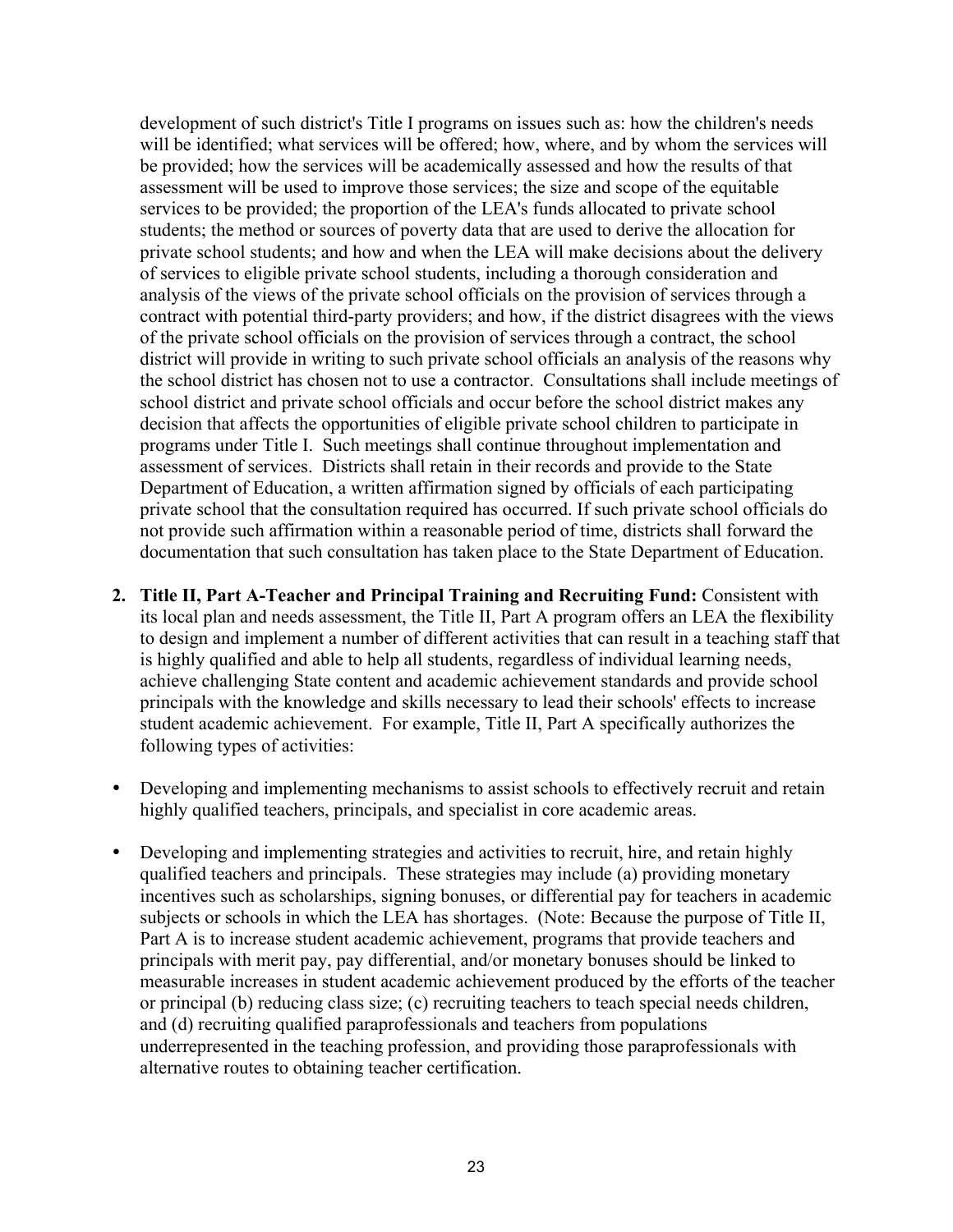- Providing professional development activities that improve the knowledge of teachers and principals and, in appropriate cases, paraprofessionals, in:
	- (a) Content knowledge. Providing training in one or more of the core academic subjects that the teachers teach; and
	- (b) Classroom practices. Providing training to improve teaching practices and student academic achievement through (a) effective instructional strategies, methods, and skills; (b) the use of challenging State academic content standards and student academic achievement standards in preparing students for the State assessment.
- Providing professional development activities that improve the knowledge of teachers and principals and, in appropriate cases, paraprofessionals, regarding effective instructional practices that  $-$ 
	- (a) Involve collaborative groups of teachers and administrators;
	- (b) Address the needs of students with different learning styles, particularly students with disabilities, students with special needs (including students who are gifted and talented), and students with limited English proficiency;
	- (c) Provide training in improving student behavior in the classroom and identifying early and appropriate interventions to help students with special needs;
	- (d) Provide training to enable teachers and principals to involve parents in their children's education, especially parents of limited English proficient and immigrant children; and
	- (e) Provide training on how to use data and assessments to improve classroom practice and student learning.
- Developing and implementing initiatives to promote retention of highly qualified teachers and principals, particularly in schools with a high percentage of low-achieving students, including programs that provide teacher mentoring, induction, and support for new teachers and principals during their first three years; and financial incentives for teachers and principals with a record of helping students to achieve academic success. Districts are encouraged to use Title II, Part A funds to support beginning teachers in the BEST Program. Activities may include:

(a) providing stipends and other financial incentives to mentor teachers or "master teachers;"(b) expanding the support of beginning teachers into their second or third year of teaching; (c) providing workshops of other professional development for beginning teachers and their mentors as well as principals around effective teaching practices and the portfolio process; and (d) providing release time for collaboration between beginning teachers and their mentors and/or content colleagues.

• Carrying out programs and activities that are designed to improve the quality of the teaching force, such as innovative professional development programs that focus on technology literacy, tenure reform, testing teachers in the academic subject in which teachers teach, and merit pay programs. (Note: Because the purpose of Title II, Part A is to increase student academic achievement, programs that provide teachers and principals with merit pay, pay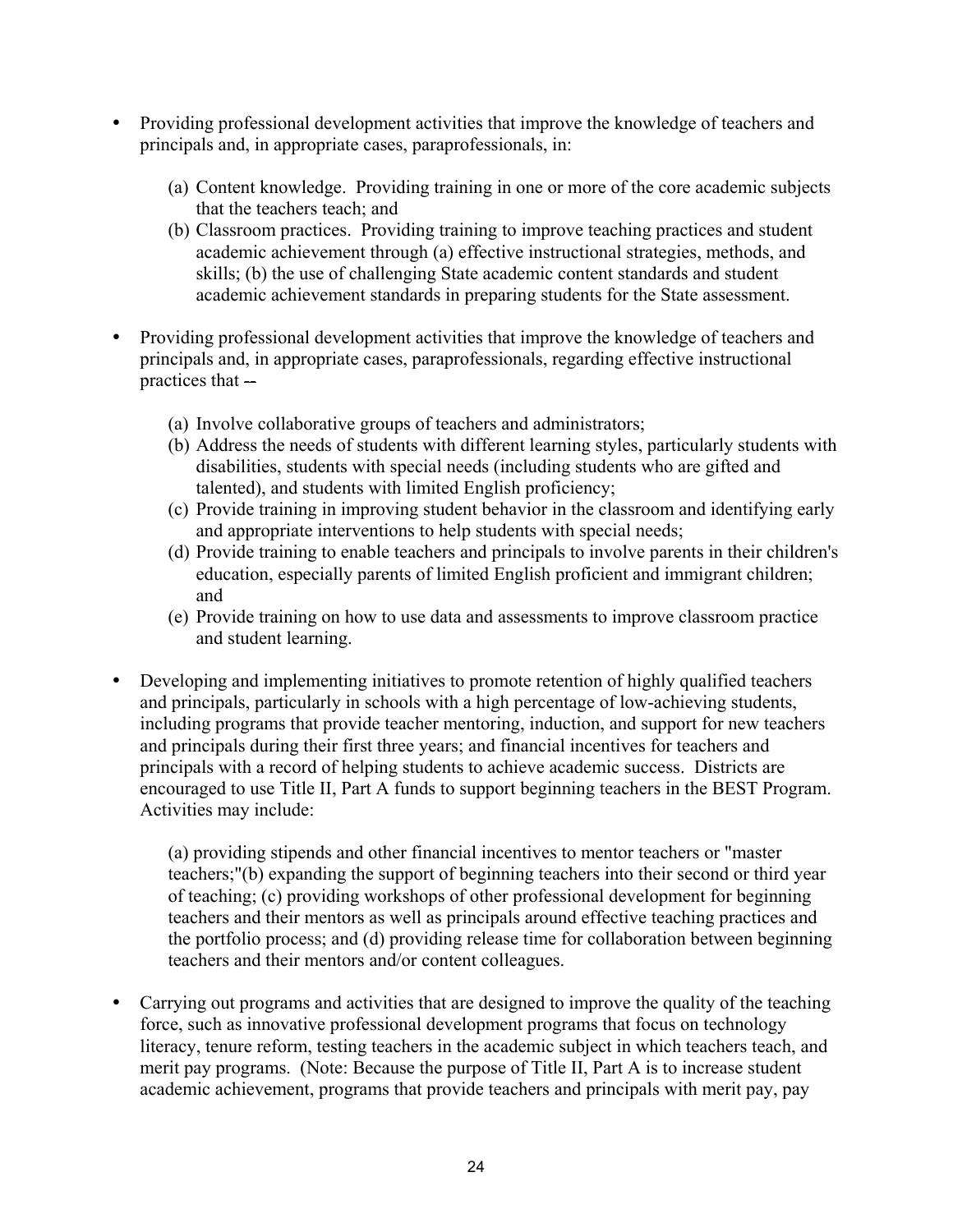differential, and/or monetary bonuses should be linked to measurable increases in student academic achievement produced by the efforts of the teacher or principal.

- Carrying out professional development programs that are designed to improve the quality of principals and superintendents, including the development and support of academies to help them become outstanding managers and educational leaders;
- Hiring highly qualified teachers, including teachers who become highly qualified through State and local alternative routes to certification, and special education teachers, in order to reduce class size, particularly in the early grades; and
- Carrying out teacher advancement initiatives that promote professional growth and emphasize multiple career paths (such as paths to becoming a mentor teacher, career teacher, or exemplary teacher) and pay differentiation. (Note: Because the purpose of Title II, Part A is to increase student academic achievement, programs that provide teachers and principals with merit pay, pay differential, and/or monetary bonuses should be linked to measurable increases in student academic achievement produced by the efforts of the teacher or principal.)

Please note that LEAs are required to contact appropriate officials of all private schools within the boundaries of the school district annually to determine if they want their teachers to participate in the Title II program.

- **3. Title II, Part D, Subpart I-Enhancing Education Through Technology:** consolidates the current Technology Literacy Challenge Fund (TLCF) Program and the Technology Innovative Challenge Grant Program into a single State formula grant program. Fifty percent of the funds will be allocated to districts on a formula basis to districts receiving Title I funds. Fifty percent of the funds will be distributed on a competitive basis. The primary goal of the Ed Tech program is to improve student academic achievement and ensure that every student is technologically literate by the end of eighth grade through the use of technology in schools. It is also designed to encourage the effective integration of technology with teacher training and curriculum development to establish successful research-based instructional methods**. Districts are to ensure that education technology will be used to connect schools and families.**
- **4. Title IV, Safe and Drug Free Schools:** The focus of the Title IV program is to support programs that prevent violence in and around schools; that prevent the illegal use of alcohol, tobacco, and drugs; that involve parents and communities; and that are coordinated with related Federal, State, school, and community efforts and resources to foster a safe and drugfree learning environment that supports student's academic achievement.

Recipients of Title IV funds shall adhere to the Principals of Effectiveness by basing their programs on (1) a thorough assessment of objective data regarding the incidence of violence and illegal drug use; (2) an established set of performance measures a safe, orderly and drugfree learning environment; (3) scientifically based research that provides evidence that the program to be used will reduce violence and illegal drug use; (4) an analysis of the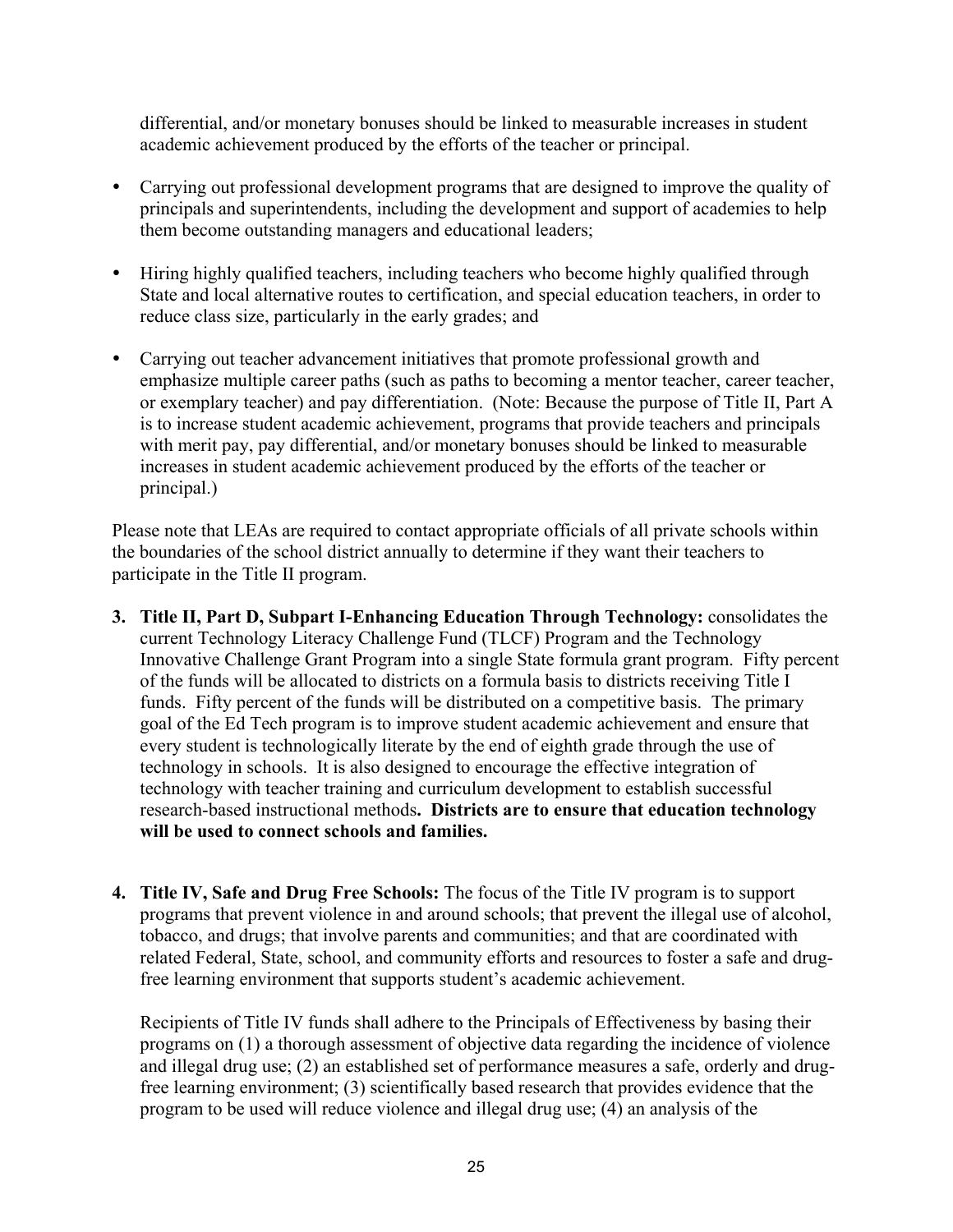prevalence of risk factors, including child abuse and domestic violence; protective factors, or other variables; (5) meaningful and ongoing consultation with and input from parents.

A major change was that the cap for building expenditures was increased to forty (40) percent. However, no more than twenty (20) percent of the Title IV funds, in the aggregate, may be used for the following activities: (1) support of 'safe zones of passage'; (2) acquiring and installing metal detectors, electronic locks, surveillance cameras or other related equipment; (3) reporting criminal offenses committed; and (4) developing and implementing comprehensive school security plans.

**5. Title IV, Part A, Subpart 3 - Gun-Free Requirements:** A student who is determined to have brought a firearm to a school or has possessed a firearm at school must be expelled for a period of not less than one year. Districts are able to modify expulsion of a student on caseby-case basis, provided the modification is in writing. Exceptions to the expulsion requirement are now expressly allowed in two cases: firearms that are lawfully stored inside a locked vehicle on school property, and firearms that are brought to school or possessed in school for activities approved and authorized by the district, if the district adopts appropriate safeguards to ensure student safety. The Department must collect from districts information on any expulsions that are made under the law, and must report that information to the U.S. Department of Education annually, including the name of the school concerned, the number of students expelled from each school, and the type of firearms involved.

### **6. Title V, Part A, Innovative Programs:**

The Title V, Part A, Innovative Programs grant supports education reform efforts; innovation based on scientific research; the purchase of instructional, library, and media materials; and the implementation of programs to improve school, student, and teacher performance.

The priorities for the use of Title V, Part A funds are to:

- support local education reform efforts that are consistent with and support the Connecticut Curriculum Frameworks;
- provide funding to enable school districts to implement promising educational reform programs and school improvement programs based on scientific research;
- provide a continuing source of innovation and educational improvement, including support programs to provide library services and instructional and media materials;
- meet the educational needs of all students, including at-risk youth; and
- develop and implement education programs to improve school, student, and teacher performance, including professional development activities and class size reduction programs.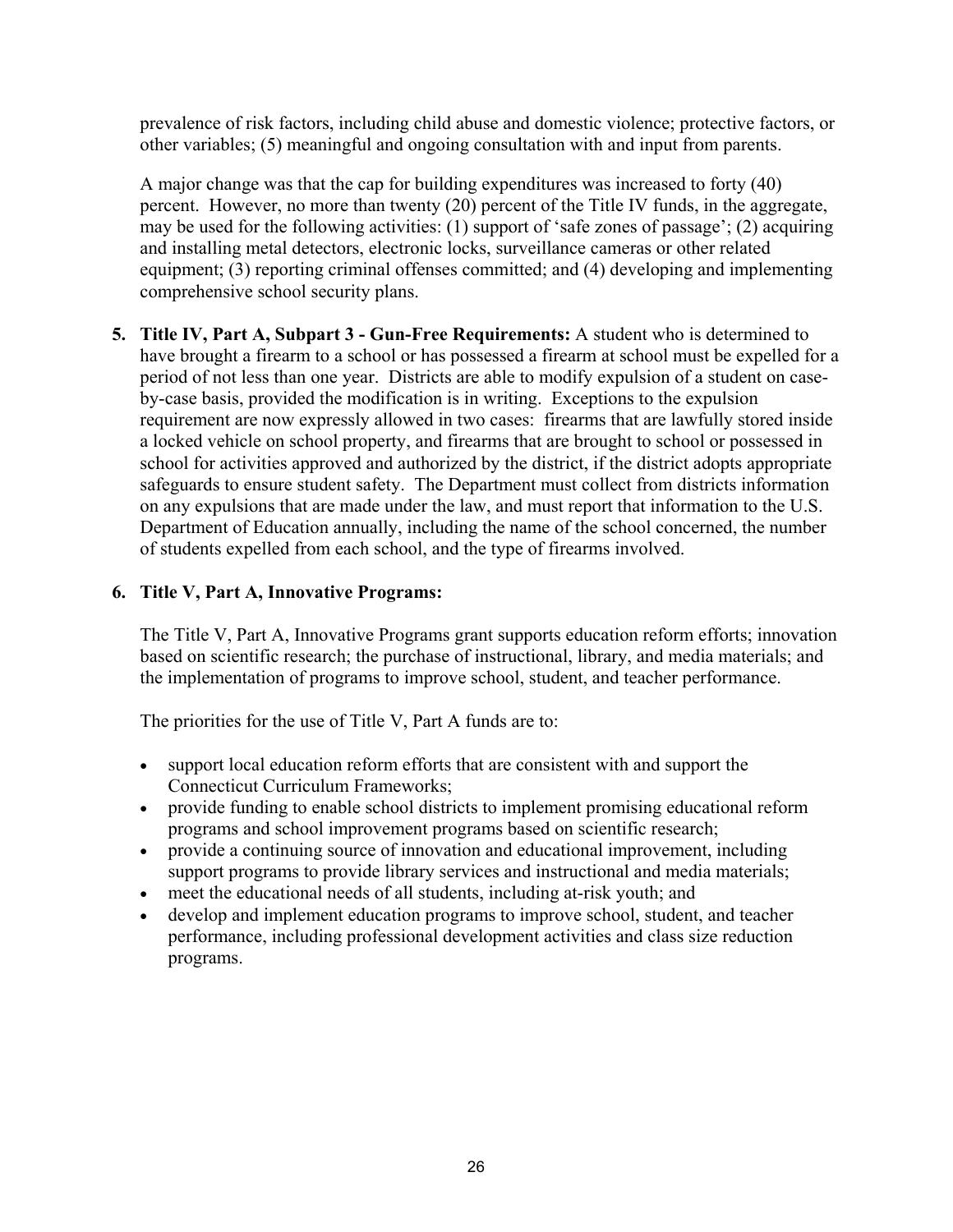### **E. LANGUAGE INSTRUCTION AND ASSESSMENT OF ENGLISH LANGUAGE LEARNERS (ELL)**

Title III is an entitlement program to assist schools in developing high quality, English language acquisition and enhancement programs. All school districts receiving these funds must achieve specific goals by implementing programs where activities are conducted in the following five areas:

- $\bullet$  English language development;
- content area instruction;
- professional development for all administrative and teaching staff serving ELL students;
- parental notification and involvement (see paragraph below); and
- y student assessment and program evaluation.

All school districts conducting educational programs for ELL students with Title III funds must ensure that the students attain English proficiency, achieve to high levels in core academic areas, and attain the same content and academic achievement standards as all students. Districts must also ensure that they are not in violation of any state law, including constitutional law, regarding the education of ELL children.

### **1. Assessment**

- a. All districts providing services to ELL students shall annually assess the English proficiency of those in grades K-12 in speaking, reading, writing and listening and comprehending.
- b. All districts must ensure that ELL students take the CMT in grades 4, 6 and 8 and the CAPT in grade 10. There are no longer **any test exemptions** for ELL students, as per the federal NCLB requirements.

In 2000, the SDE adopted the Language Assessment Scales (LAS) in speaking, listening, reading and writing for use by school districts providing bilingual education in fulfillment of Section *10- 17f* (c) of the Connecticut General Statutes. Since all districts will now have to annually assess their K-12 ELL students, all districts will use the LAS with ELL students. This annual linguistic assessment must take place during a three-week period in April or May of each year. The SDE has provided information on ordering the appropriate tests from the vendor, CTB McGraw-Hill. The SDE will collect the students' test results through an ELL data collection in June of each year, and through the Public School Information System beginning June 2006.

### **2. Notification of Parents**

- a. All school districts awarded Title III grants will inform the parent(s) of ELL students who are provided language instruction using Title I and/or Title III funds, not later than 30 days after the beginning of school, of the following:
	- reason for identification as ELL and need for a language program;
	- level of English proficiency, how this was assessed and the status of the student's academic achievement;
	- methods of instruction to be used in the program, in other available programs, and the differences among programs including the use of English and native language instruction;
	- how the program will meet their child's educational strengths and needs;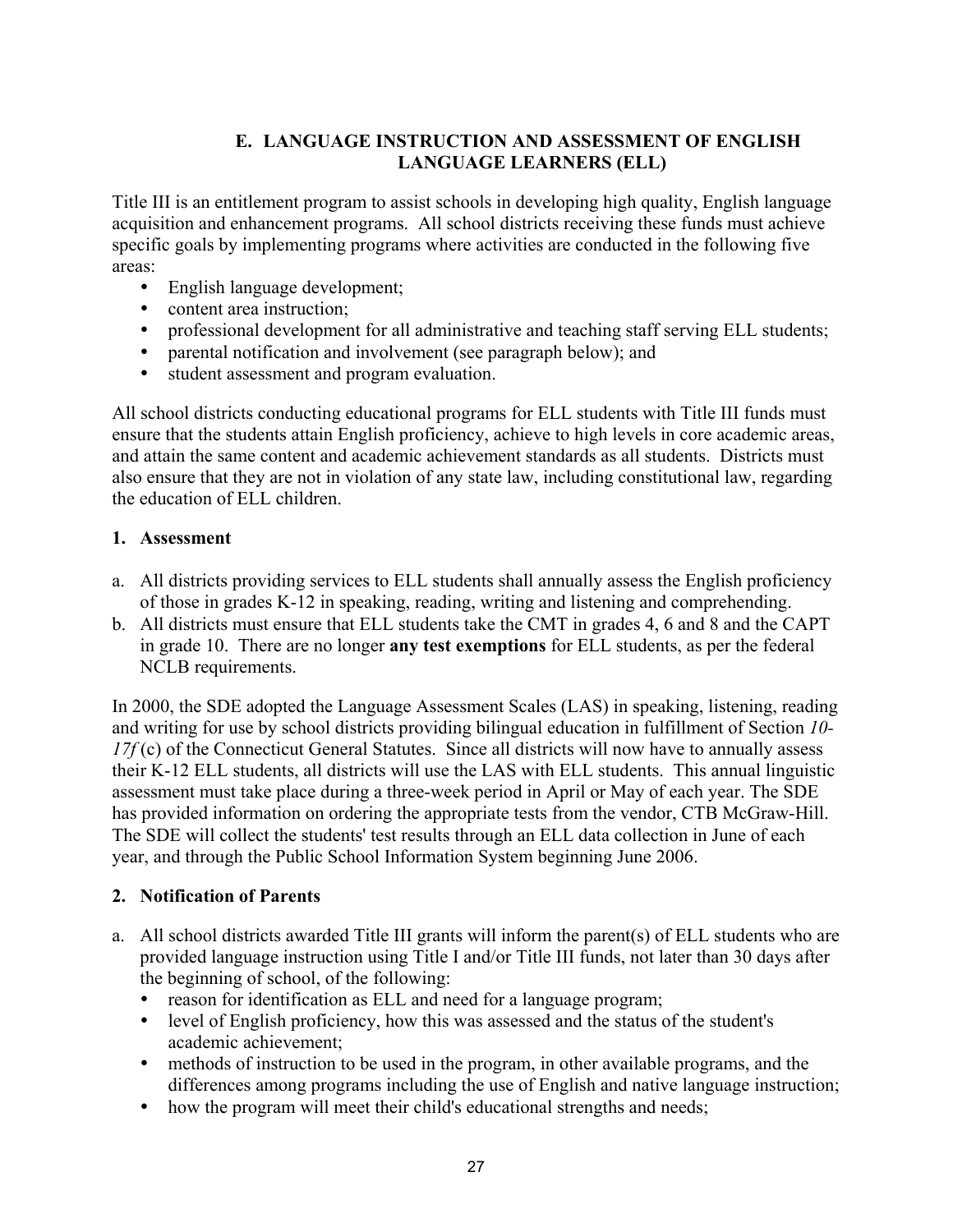- how the program will specifically help their child learn English and meet age appropriate academic achievement standards and eventually meet graduation requirements;
- exit requirements and the expected rate of transition from the program into mainstream classes;
- the expected rate of graduation from secondary school for students in such a program, if Title III funds are used for ELL students in secondary schools;
- how the program meets the objectives of the IEP for a student with a disability; and
- written guidance detailing parents' rights to have their child immediately removed from the program, the options that parents have for declining enrollment of their child in the program and for choosing another program of instruction and written guidance for assisting parents in selecting other available programs.
- b. Each school district using Title III funds to provide an ELL program failing to make progress on the annual measurable achievement objectives (described in Section 3122) shall separately inform a parent or the parents of a student identified for participation in such a program, or participating in such a program, of such a failure not later than 30 days after the date such failure has been determined. All information to parents shall be provided in an understandable and uniform format and, to the extent possible, in a language that the parent can understand.
- c. Each school district operating programs with Title III funds shall implement an effective means of outreach to parents of ELL students regarding parental involvement in the education of their child, including how parents may be active participants in assisting their child in learning English, in achieving to high standards in core academic subjects and in meeting the same challenging State academic and content standards required of all students. This outreach shall include holding, and sending notice of opportunities for, regular meetings to formulate and respond to recommendations from parents regarding their participation in open dialogue.
- d. For students identified as an ELL after the beginning of the school year, school districts must provide all parental notification within two weeks of placing the child in the ELL program.

# **3. Reporting**

- a. The results of the LAS must be reported annually to the SDE in June of each year.
- b. All districts awarded Title III grants must report to the SDE how their Title III program and professional development activities link to scientific research on the education of ELL students.

### **F. UNSAFE SCHOOL CHOICE OPTIONS**

On June 4, 2003 the Connecticut State Board of Education adopted a policy that defines a persistently dangerous school and the criterion to identify a student who had been a victim of a violent criminal offense while on school grounds. The policy was explained in Series 2002-03 Circular Letter C-34, which can be accessed at www.state.ct.us/sde/circ/circ02-03/c-34.pdf.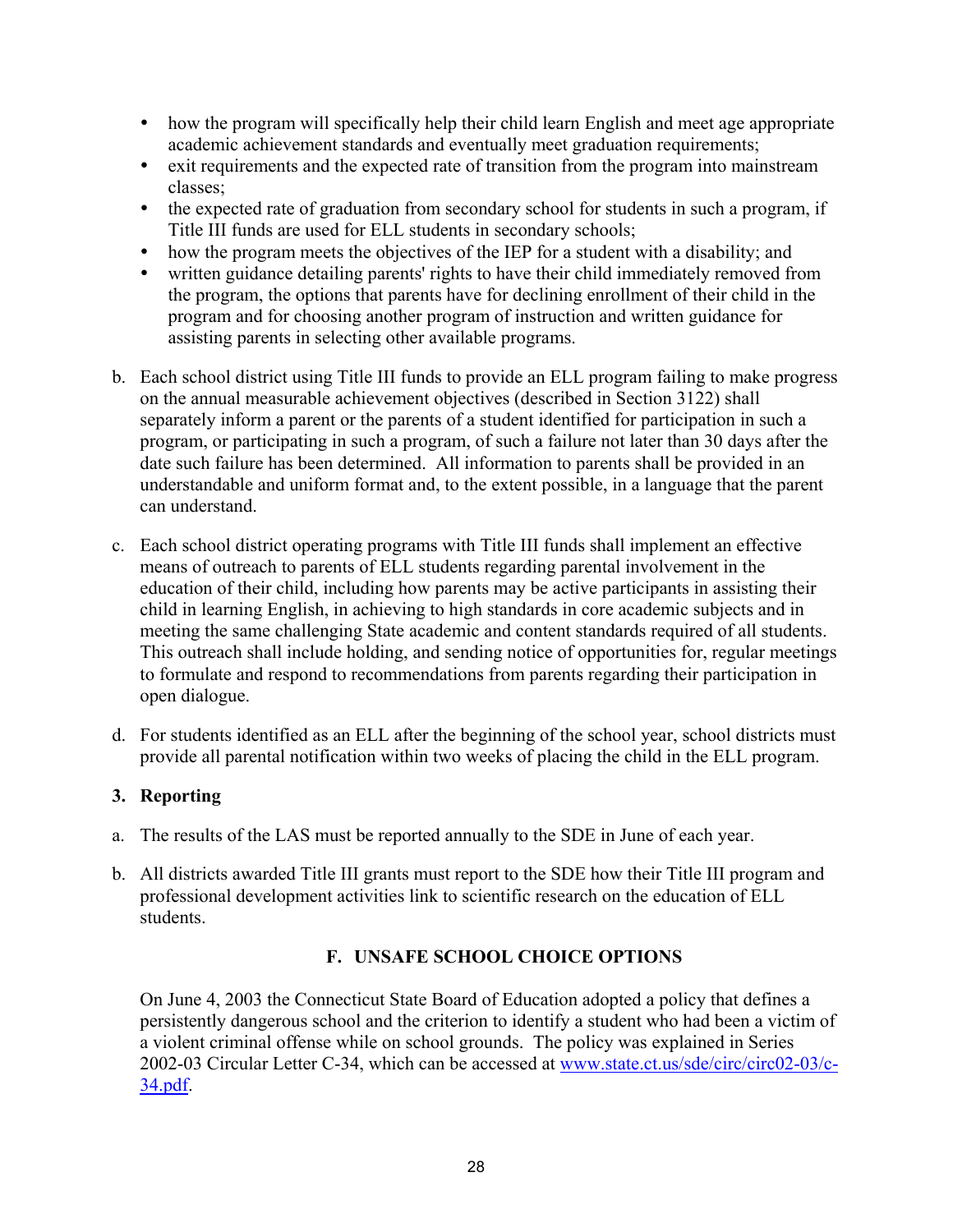Individual students who are victims of a violent criminal offense on school grounds must be offered an opportunity to transfer to a safe public school within their district. If such a school is not available, some alternative must be provided.

The state definition of a violent criminal offense has three components, each of which must be met. First, a student or staff suffers bodily injury as a result of intentional, knowing, or reckless acts committed by another person. Second, the police have been notified and a report taken. Third, the factual underpinnings in the police report are sufficient to constitute a crime described in the penal code, Title 53a of the Connecticut General Statutes.

A school will be declared persistently dangerous if, over a three year period, it exceeds tolerance levels in two of the three categories: number of gun violations, number of weapon violations per student, or number of violent criminal offenses per student. If such conditions occur in a single year a school will be placed on notification. If such conditions persist for a second year, it will be placed on warning status. Schools so identified must take steps to improve school safety.

Individual students who are victims of a violent criminal offense on school grounds must be offered an opportunity to transfer to a safe public school within their district. If such a school is not available, some alternative must be provided.

A school will be declared persistently dangerous if, over a three year period, it exceeds tolerance levels in two of the three categories: number of gun violations, number of weapon violations per student, or number of violent criminal offenses per student. If such conditions occur in a single year a school will be placed on notification. If such conditions persist for a second year, it will be placed on warning status. Schools so identified must take steps to improve school safety.

*For 2003-04, there were no Connecticut public schools identified as persistently dangerous.* 

# **G. GRADUATION RATE**

Due to the impetus of NCLB, Connecticut has implemented a public school information system that allows for the collection of individual student information during the school year. Using this system, the CSDE will be able to calculate a graduation rate using the following definition for the class of 2006 and each class following. The rate will be calculated as follows:

- Number of June 2006 four-year graduates, with regular diploma (may include special education students who have until age 21 to earn a regular diploma).
- Number of June 2006 graduates plus number of 2005-06  $12<sup>th</sup>$  grade dropouts; plus number of 2004-05  $11<sup>th</sup>$  grade dropouts; plus number of 2003-04  $10^{th}$  grade dropouts; plus number of 2002-03  $9^{th}$  grade dropouts.

The individual student data for each class will be tracked beginning with  $9<sup>th</sup>$  grade in October 2002. Therefore, we will be able to calculate the graduation rate for each subgroup for the class of 2006.